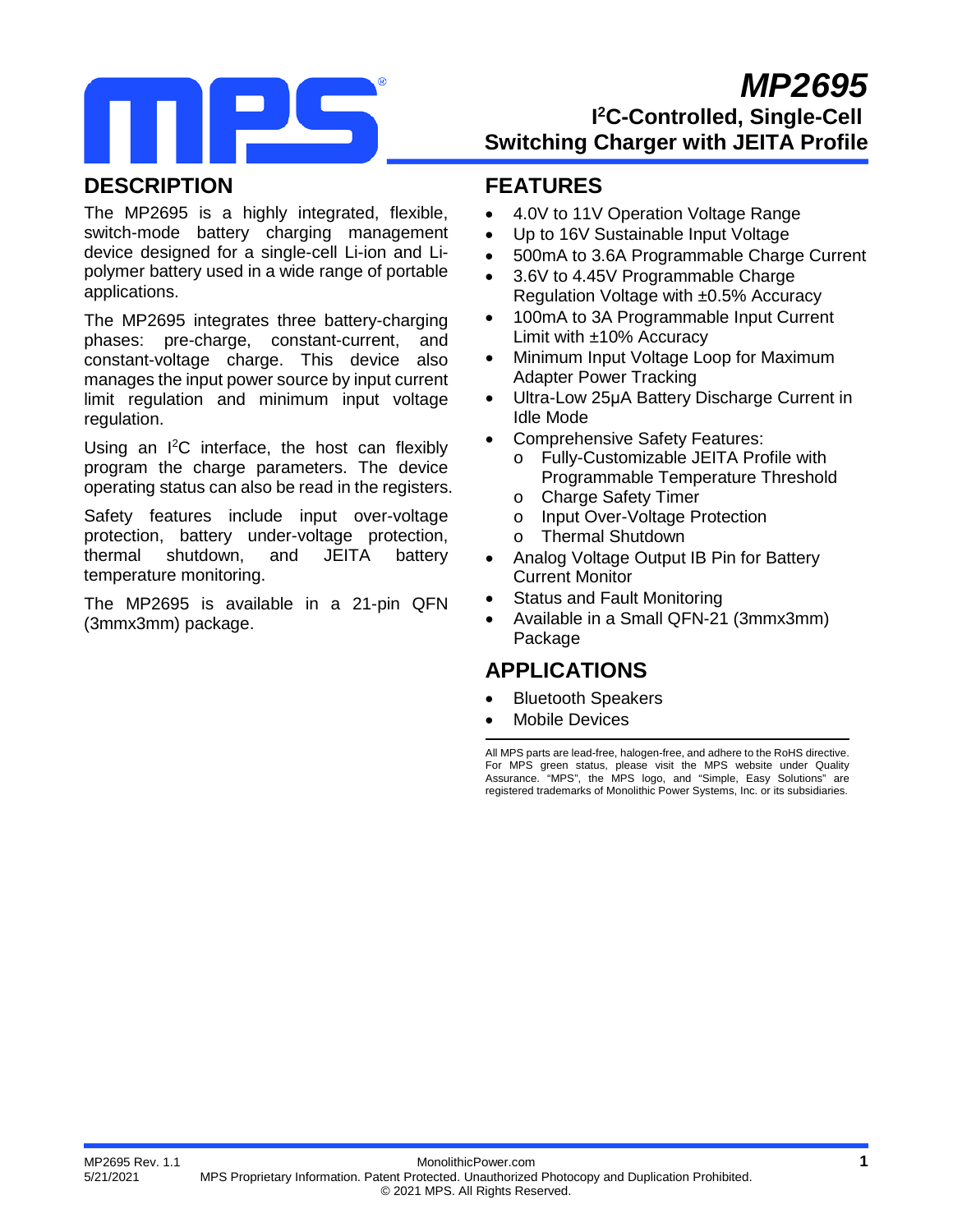

## **TYPICAL APPLICATION**

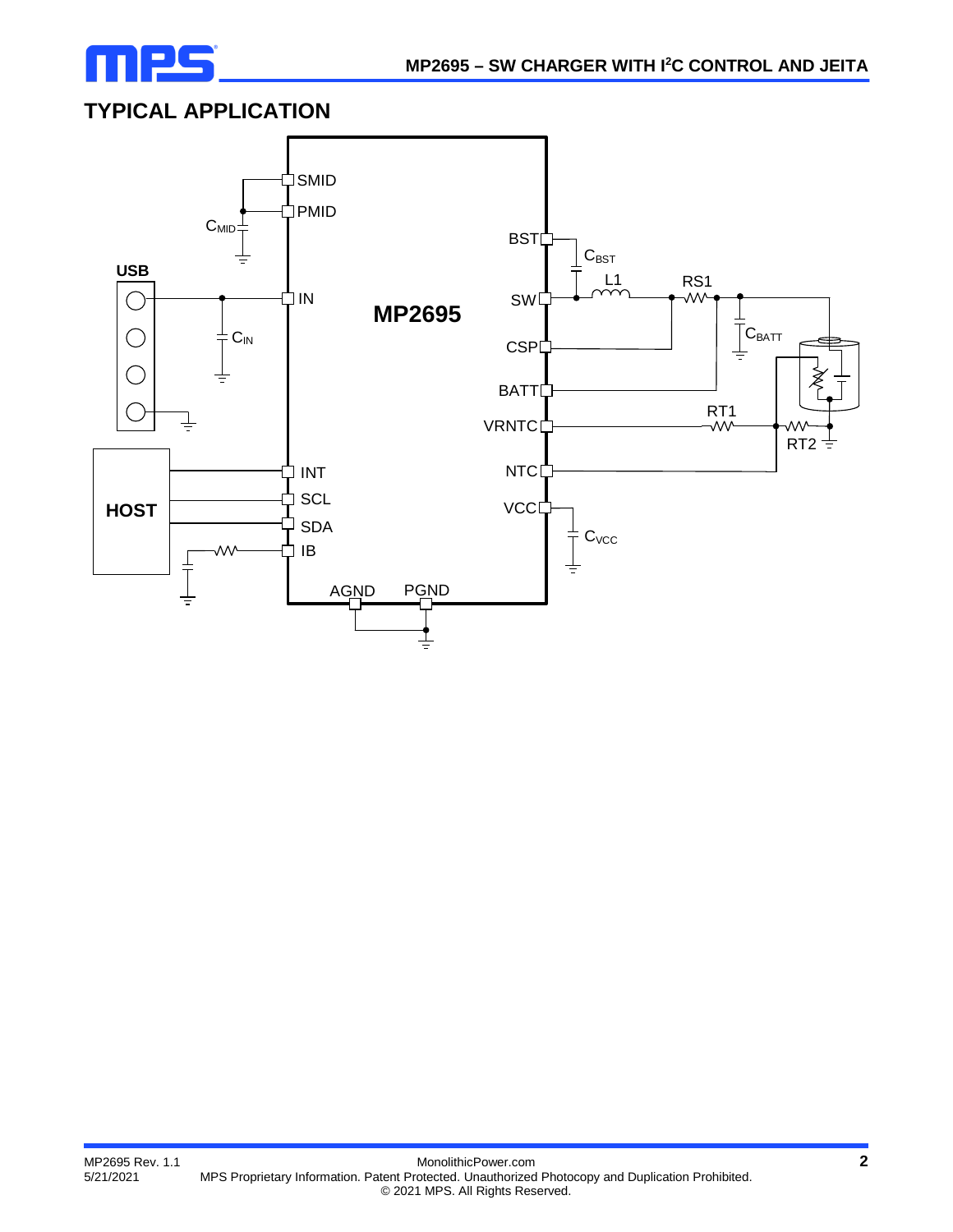

### **ORDERING INFORMATION**

| <b>Part Number*</b> | Package         | <b>Top Marking</b> |
|---------------------|-----------------|--------------------|
| MP2695GQ-0000**     | QFN21 (3mmx3mm) | See Below          |
| EVKT-MP2695         | Evaluation Kit  |                    |

\* For Tape & Reel, add suffix -Z (e.g. MP2695GQ-xxxx-Z).

\*\* "xxxx" is the register setting option. The factory default is "0000." This content can be viewed in the I 2C register map. Please contact an MPS FAE to obtain a value for "xxxx."

### **TOP MARKING**

### **BHXY**

### LLL

BHX: Product code of MP2695GQ Y: Year code LLL: Lot number

## **EVALUATION KIT EVKT-MP2695**

EVKT-MP2695 kit contents (items below can be ordered separately):

| <b>Part Number</b> | ltem                                                                                               | Quantity |
|--------------------|----------------------------------------------------------------------------------------------------|----------|
| EV2695-Q-00A       | MP2695 evaluation board                                                                            |          |
| EVKT-USBI2C-02 bag | Includes one USB to <sup>2</sup> C communication interface,<br>one USB cable, and one ribbon cable |          |
| Online resources   | Include datasheet, user guide, product brief, and GUI                                              |          |

### **Order directly from MonolithicPower.com or our distributors.**

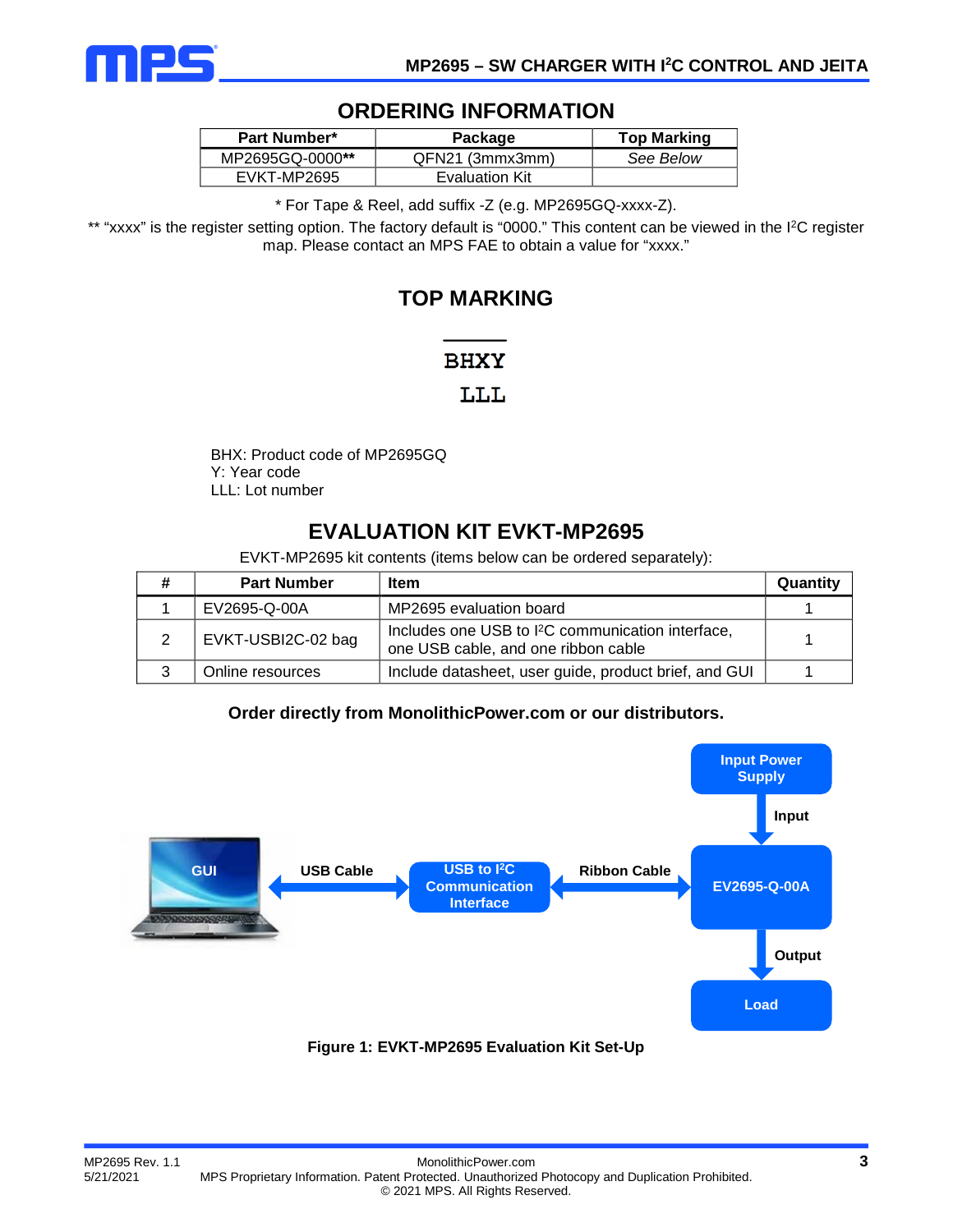



### **PACKAGE REFERENCE**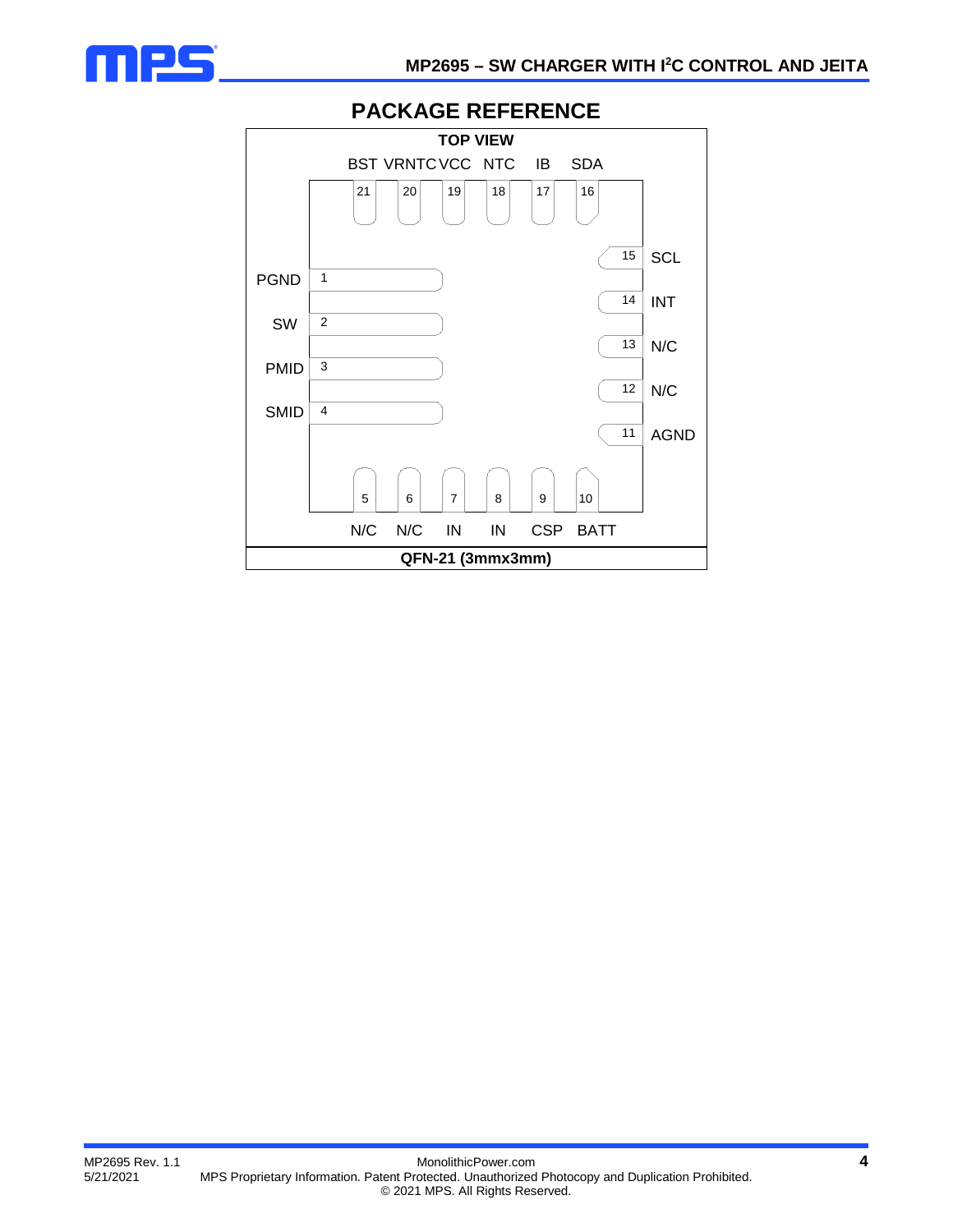

## **PIN FUNCTIONS**

| Pin#            | <b>Name</b>  | <b>VO</b> | <b>Description</b>                                                                                                                                                                                                         |  |  |  |  |
|-----------------|--------------|-----------|----------------------------------------------------------------------------------------------------------------------------------------------------------------------------------------------------------------------------|--|--|--|--|
| 1               | <b>PGND</b>  | Power     | Power ground.                                                                                                                                                                                                              |  |  |  |  |
| $\overline{2}$  | SW.          | Power     | Switching output node. Connect SW to the inductor.                                                                                                                                                                         |  |  |  |  |
| 3               | <b>PMID</b>  | Power     | High-side switching MOSFET drain. Bypass PMID with ceramic capacitors<br>from PMID to PGND as close to the IC as possible.                                                                                                 |  |  |  |  |
| $\overline{4}$  | <b>SMID</b>  | Power     | Connected to the drain of Q1 and Q2. Short SMID to PMID on the PCB.                                                                                                                                                        |  |  |  |  |
| 5, 6,<br>12, 13 | N/C          |           | No connection. Must be left open.                                                                                                                                                                                          |  |  |  |  |
| 7, 8            | IN           | Power     | Power input of the IC. Place ceramic capacitors from IN to PGND.                                                                                                                                                           |  |  |  |  |
| 9               | <b>CSP</b>   |           | Battery charge current-sense positive input.                                                                                                                                                                               |  |  |  |  |
| 10              | <b>BATT</b>  |           | <b>Battery positive terminal.</b>                                                                                                                                                                                          |  |  |  |  |
| 11              | AGND         | Power     | Analog ground. Short to PGND on the PCB.                                                                                                                                                                                   |  |  |  |  |
| 14              | INT.         | $\circ$   | Open-drain interrupt output. Connect INT to the logic rail through a $10k\Omega$<br>resistor.                                                                                                                              |  |  |  |  |
| 15 <sub>1</sub> | <b>SCL</b>   |           | I <sup>2</sup> C interface clock. Connect SCL to the logic rail through a $10k\Omega$ resistor.                                                                                                                            |  |  |  |  |
| 16              | <b>SDA</b>   | I/O       | I <sup>2</sup> C interface data. Connect SDA to the logic rail through a $10k\Omega$ resistor.                                                                                                                             |  |  |  |  |
| 17              | IB           | $\circ$   | Battery current indicator. The IB voltage $(V_{IB})$ indicates the charge current to<br>the battery.                                                                                                                       |  |  |  |  |
| 18              | <b>NTC</b>   |           | Temperature-sense input. Connect NTC to a negative temperature coefficient<br>thermistor. Program the temperature window with a resistor divider from<br>VRNTC to NTC to GND. Programmable JEITA thresholds are supported. |  |  |  |  |
| 19              | <b>VCC</b>   | Power     | Internal circuit and the switch driver power supply. Bypass to AGND with<br>a ceramic capacitor as close to the IC as possible.                                                                                            |  |  |  |  |
| 20              | <b>VRNTC</b> | Power     | Reference voltage output for powering up NTC.                                                                                                                                                                              |  |  |  |  |
| 21              | <b>BST</b>   | Power     | Bootstrap. Connect a 470nF bootstrap capacitor between BST and SW to<br>form a floating supply across the high-side power switch driver.                                                                                   |  |  |  |  |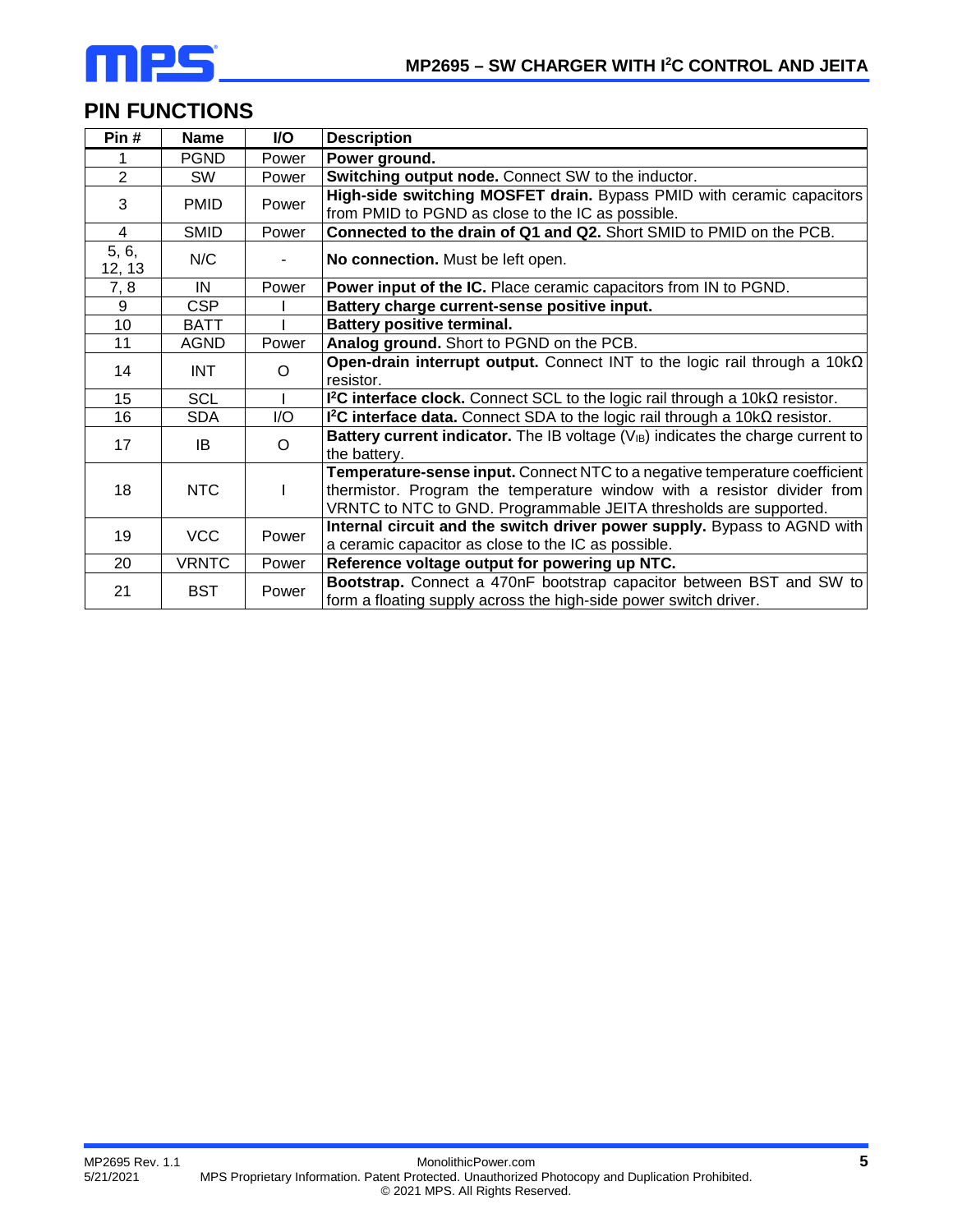

### **ABSOLUTE MAXIMUM RATINGS** (1)

| IN, PMID SMID to PGND  - 0.3V to +16V                    |  |
|----------------------------------------------------------|--|
| SW to PGND -0.3V (-2V for 20ns) to                       |  |
|                                                          |  |
| BST to PGND SW to SW + 5V                                |  |
|                                                          |  |
| Continuous power dissipation $(T_A = 25^{\circ}C)^{(2)}$ |  |
|                                                          |  |
|                                                          |  |
|                                                          |  |
| Storage temperature -65°C to +150°C                      |  |

#### *Recommended Operating Conditions* (3)

| Operating junction temp $(T_J)$ -40°C to +125°C |  |
|-------------------------------------------------|--|

#### *Thermal Resistance* (4) *θJA θJC*

QFN-21 (3mmx3mm) ........... 50........ 12... °C/W

### *ESD Ratings*

| Human body model (HBM) <sup>(5)</sup> 2000V |  |
|---------------------------------------------|--|
| Charged device model (CDM) $(6)$ 250V       |  |

#### **Notes:**

- 1) Exceeding these ratings may damage the device.
- 2) The maximum allowable power dissipation is a function of the maximum junction temperature  $T_J$  (MAX), the junction-toambient thermal resistance  $\theta_{JA}$ , and the ambient temperature TA. The maximum allowable continuous power dissipation at any ambient temperature is calculated by  $P_D$  (MAX) = (T (MAX) -  $T_A$ ) /  $\theta_{JA}$ . Exceeding the maximum allowable power dissipation will cause excessive die temperature, and the regulator will go into thermal shutdown. Internal thermal shutdown circuitry protects the device from permanent damage.
- 3) The device is not guaranteed to function outside of its operating conditions.
- 4) Measured on JESD51-7, 4-layer PCB.
- 5) Per ANSI/ESDA/JEDEC JS-001.
- 6) Per ANSI/ESDA/JEDEC JS-002.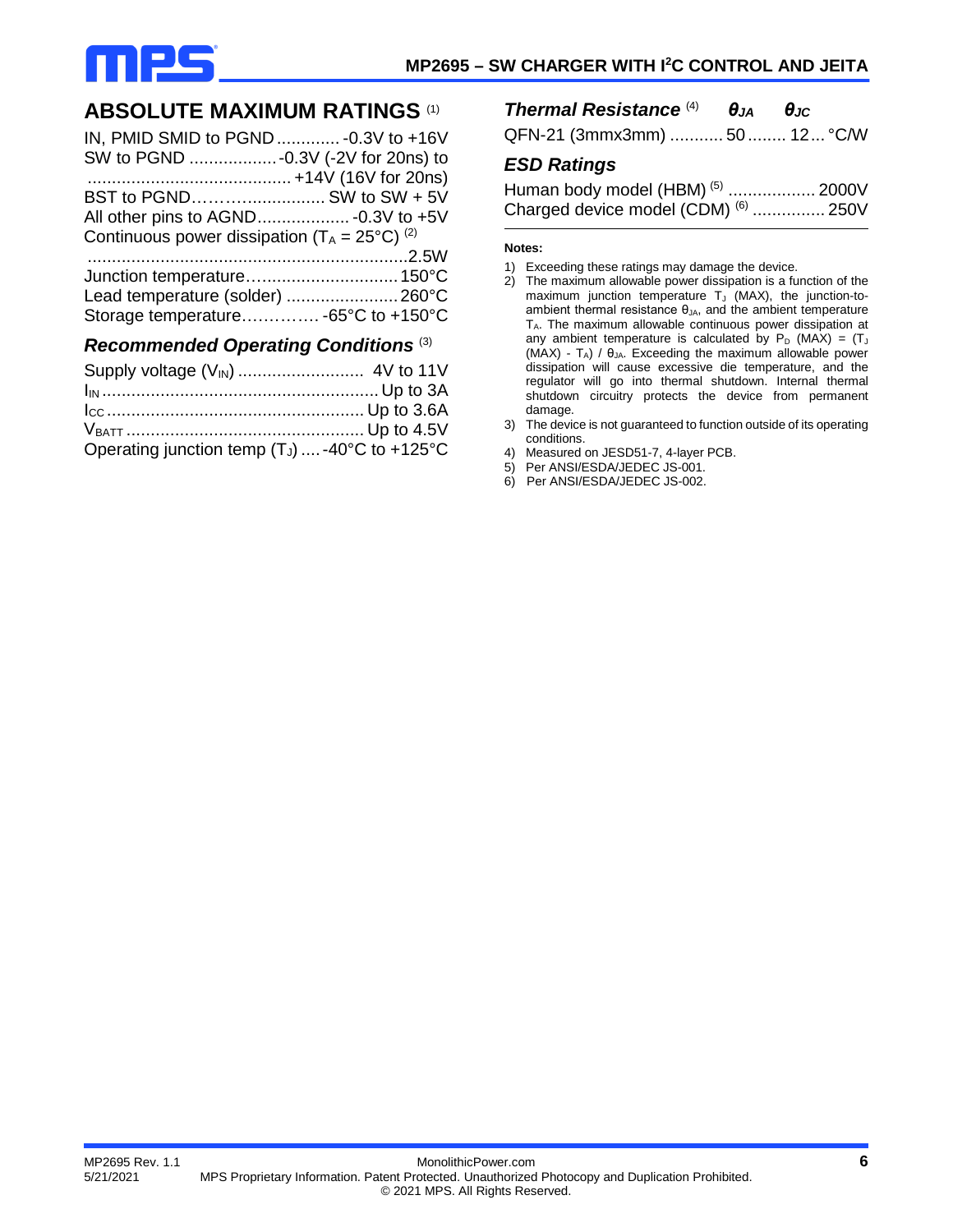

## **ELECTRICAL CHARACTERISTICS**

 $V_{IN}$  = 5.0V,  $V_{BAT}$  = 3.5V, RS1 = 10m $\Omega$ ,  $T_A$  = 25°C, unless otherwise noted.

| <b>Parameters</b>                            | Symbol                  | <b>Condition</b>                                                                                         | Min  | <b>Typ</b> | <b>Max</b> | <b>Units</b>      |
|----------------------------------------------|-------------------------|----------------------------------------------------------------------------------------------------------|------|------------|------------|-------------------|
| <b>Quiescent Current</b>                     |                         |                                                                                                          |      |            |            |                   |
| Battery discharge current in idle<br>mode    | BATT_IDLE               | Idle mode                                                                                                |      | 25         | 36         | μA                |
| Input quiescent current without<br>switching | Ina                     | $V_{IN}$ > $V_{IN\_UVLO}$ ,<br>$V_{IN}$ > $V_{BATT}$ + $V_{HDRM}$ ,<br>charge disabled                   |      | 0.6        | 1          | mA                |
| Input quiescent current when<br>switching    | I <sub>IN</sub> asw     | $V_{IN}$ > $V_{IN_UVVLO}$<br>$V_{IN}$ > $V_{BAT}$ + $V_{HDRM}$ , charge<br>enabled,<br><b>BATT</b> float |      | 1          |            | mA                |
| <b>Power On/Off</b>                          |                         |                                                                                                          |      |            |            |                   |
| IN operating range                           | $V_{IN\_OP}$            | Converter switching                                                                                      | 4    |            | 11         | V                 |
| Input under-voltage lockout                  | $V_{IN\_UV}$            | V <sub>IN</sub> falling                                                                                  | 2.95 | 3.10       | 3.25       | $\vee$            |
| Input under-voltage lockout<br>hysteresis    |                         | V <sub>IN</sub> rising                                                                                   |      | 305        |            | mV                |
| Input vs. battery headroom                   | <b>VHDRM</b>            | V <sub>IN</sub> rising                                                                                   |      | 200        | 310        | mV                |
|                                              |                         | $V_{IN}$ falling                                                                                         | 10   | 80         |            | mV                |
| VCC LDO output voltage                       | <b>V</b> <sub>vcc</sub> | $V_{IN} = 5V$ , $V_{VCC} = 30mA$                                                                         | 3.3  | 3.55       | 3.8        | V                 |
| VCC under-voltage lockout                    | $V_{CC\_UV}$            | $\overline{VCC}$ rising                                                                                  | 1.9  | 2.1        | 2.3        | $\overline{\vee}$ |
| VCC under-voltage lockout<br>hysteresis      |                         |                                                                                                          |      | 80         |            | mV                |
| <b>Power Path</b>                            |                         |                                                                                                          |      |            |            |                   |
| IN to PMID FET (Q1) on<br>resistance         | $R$ ON_Q1               |                                                                                                          |      | 25         |            | $m\Omega$         |
| High-side FET (Q2) on<br>resistance          | $R_{ON_HSS}$            |                                                                                                          |      | 15         |            | $m\Omega$         |
| Low-side FET (Q3) on<br>resistance           | $R$ <sub>ON_LS</sub>    |                                                                                                          |      | 14         |            | $m\Omega$         |
| Peak current limit for high-side             |                         | CC charge mode                                                                                           |      | 6.5        |            | A                 |
| <b>FET</b>                                   | $I$ HS_PK               | Pre-charge mode                                                                                          |      | 1.3        |            | A                 |
|                                              |                         | SW $FREG = 700kHz$                                                                                       |      | 720        |            | kHz               |
| Switching frequency                          | fsw                     | $SW_FREG = 1200kHz$                                                                                      |      | 1200       |            | kHz               |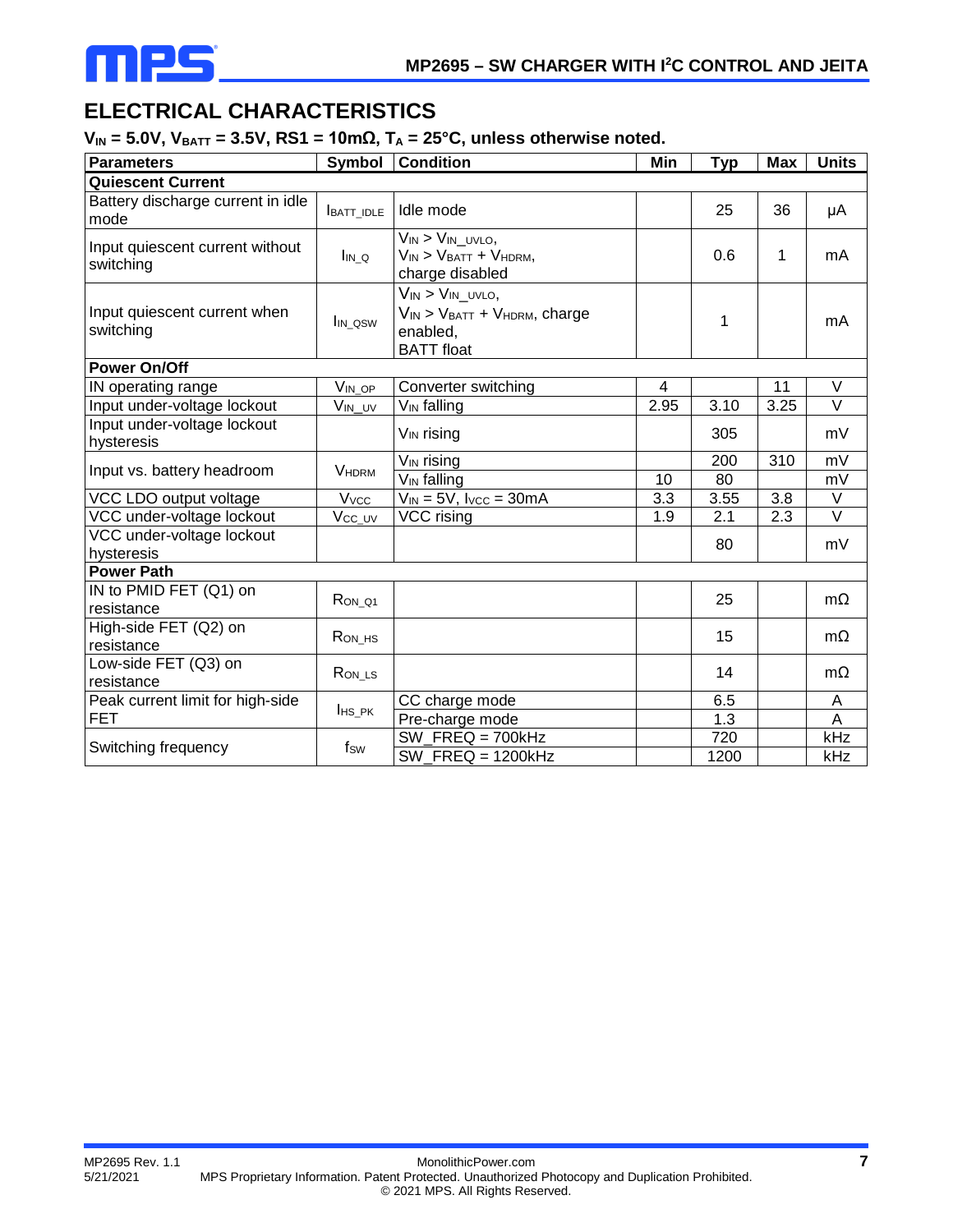

## **ELECTRICAL CHARACTERISTICS** *(continued)*

#### $V_{IN}$  = 5.0V,  $V_{BAT}$  = 3.5V, RS1 = 10m $\Omega$ ,  $T_A$  = 25°C, unless otherwise noted.

| <b>Parameters</b>                               | Symbol              | <b>Condition</b>                  | Min   | <b>Typ</b>      | <b>Max</b> | <b>Units</b>              |
|-------------------------------------------------|---------------------|-----------------------------------|-------|-----------------|------------|---------------------------|
| <b>Charge Mode</b>                              |                     |                                   |       |                 |            |                           |
|                                                 |                     | BATT_REG range (7)                | 3.6   |                 | 4.45       | V                         |
|                                                 |                     | BATT_REG[2:0] = 3.6V              | 3.582 | 3.6             | 3.618      | $\vee$                    |
|                                                 |                     | BATT_REG[2:0] = 4.1V              | 4.080 | 4.1             | 4.120      | $\vee$                    |
|                                                 |                     | $BAT_T_{REG[2:0]} = 4.2V$         | 4.179 | 4.2             | 4.221      | $\overline{\vee}$         |
| Charge voltage regulation                       | VBATT_REG           | BATT_REG[2:0] = 4.3V              | 4.279 | 4.3             | 4.321      | $\vee$                    |
|                                                 |                     | BATT_REG[2:0] = 4.35V             | 4.328 | 4.35            | 4.372      | $\vee$                    |
|                                                 |                     | BATT_REG[2:0] = 4.4V              | 4.378 | 4.40            | 4.422      | $\vee$                    |
|                                                 |                     | BATT_REG[2:0] = 4.45V             | 4.428 | 4.45            | 4.472      | $\overline{\vee}$         |
|                                                 |                     | $ICC[4:0] = 3A$                   | 2.7   | 3               | 3.4        | $\boldsymbol{\mathsf{A}}$ |
| Fast charge current                             | $_{\text{Lcc}}$     | $ICC[4:0] = 1.5A$                 | 1.35  | 1.5             | 1.7        | $\boldsymbol{\mathsf{A}}$ |
|                                                 |                     | $ CC[4:0] = 0.5A$                 | 0.41  | 0.5             | 0.6        | $\mathsf A$               |
|                                                 |                     | $ITERM[1:0] = 100mA$              | 40    | 100             | 160        | mA                        |
| Charge termination current                      | <b>ITERM</b>        | $ITERM[1:0] = 200mA$              | 100   | 200             | 300        | mA                        |
| Recharge threshold below<br>VBATT_REG           | VRECH               | <b>VBATT</b> falling              | 100   | 200             | 320        | mV                        |
| Pre-charge to fast charge<br>threshold          | VBATT_PRE           | <b>VBATT</b> rising               | 2.9   | 3.0             | 3.1        | V                         |
| Pre-charge to fast charge<br>hysteresis         |                     | <b>VBATT</b> falling              |       | 290             |            | mV                        |
| Pre-charge current                              |                     | $IPRE[1:0] = 150mA, VBATT = 1.8V$ |       | 150             |            | mA                        |
|                                                 | I <sub>PRE</sub>    | $IPRE[1:0] = 350mA, VBATT = 1.8V$ |       | 350             |            | mA                        |
| Safety timer for charging cycle                 |                     |                                   |       | 20              |            | hours                     |
| <b>Input Regulation</b>                         |                     |                                   |       |                 |            |                           |
| Input minimum voltage                           | $V_{IN\_MIN}$       | $VINMIN[2:0] = 4.5V$              | 4.41  | 4.51            | 4.61       | V                         |
| regulation                                      |                     | $VINMIN[2:0] = 4.65V$             | 4.56  | 4.66            | 4.76       | $\overline{\vee}$         |
|                                                 |                     | $IINLIM[2:0] = 3A$                | 2.7   | 2.85            | 3          | Α                         |
| Input current limit                             | $I_{IN_LIM}$        | $INLIM[2:0] = 1.5A$               | 1.3   | 1.4             | 1.5        | $\mathsf A$               |
|                                                 |                     | $INLIM[2:0] = 0.5A$               | 0.4   | 0.45            | 0.5        | A                         |
| <b>Protection</b>                               |                     |                                   |       |                 |            |                           |
| Battery over-voltage threshold                  | VBATT_OVP           |                                   | 102   | 104             | 106        | $\frac{9}{6}$             |
| BATT over-voltage hysteresis                    |                     |                                   |       | 1.5             |            | $\%$                      |
| IN over-voltage protection                      | V <sub>IN_OVP</sub> | $V_{IN}$ rising, $VIN$ _OVP = 6V  | 5.8   | 6               | 6.2        | $\overline{\vee}$         |
|                                                 |                     | $V_{IN}$ rising, $VIN$ _OVP = 11V | 10.6  | $\overline{11}$ | 11.4       | $\overline{\vee}$         |
| IN over-voltage protection                      |                     | V <sub>IN</sub> falling           |       | 300             |            | mV                        |
| hysteresis                                      |                     |                                   |       |                 |            |                           |
| <b>Thermal Shutdown And Temperature Control</b> |                     |                                   |       |                 |            |                           |
| Thermal shutdown rising<br>threshold (7)        | TJ SHDN             | T <sub>J</sub> rising             |       | 150             |            | $\rm ^{\circ}C$           |
| Thermal shutdown hysteresis <sup>(7)</sup>      |                     |                                   |       | 20              |            | $\overline{C}$            |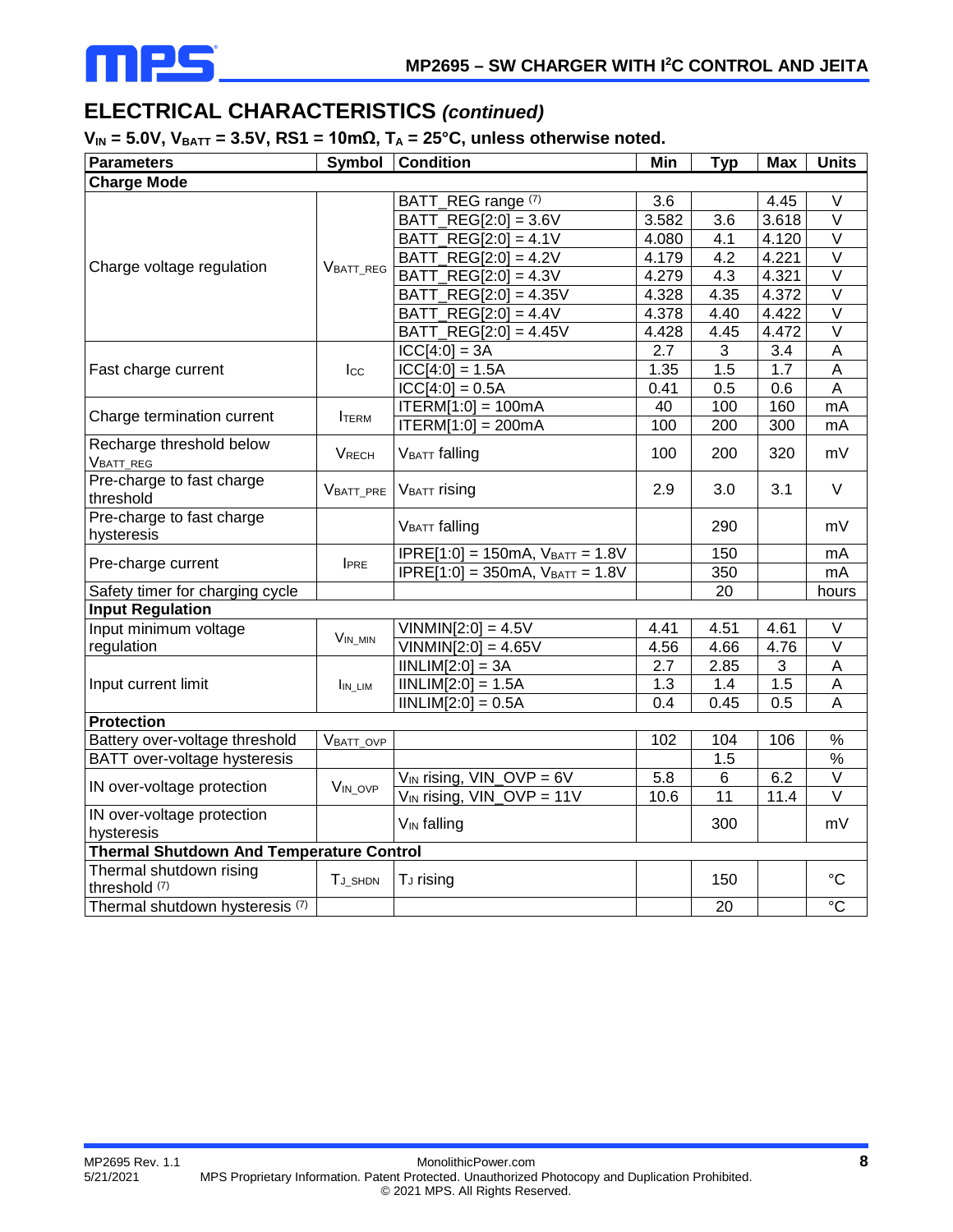

## **ELECTRICAL CHARACTERISTICS** *(continued)*

### $V_{IN}$  = 5.0V,  $V_{BAT}$  = 3.5V, RS1 = 10m $\Omega$ ,  $T_A$  = 25°C, unless otherwise noted.

| <b>Parameters</b>                             | Symbol                    | <b>Condition</b>                                   | Min  | <b>Typ</b> | <b>Max</b> | <b>Units</b> |
|-----------------------------------------------|---------------------------|----------------------------------------------------|------|------------|------------|--------------|
| <b>VRNTC</b> voltage                          | <b>V</b> <sub>VRNTC</sub> | $V_{IN} = 5V$ , IVRNTC = 100µA                     |      | 3.5        |            | V            |
| NTC low-temp rising threshold                 | <b>V</b> cold             | As percentage of VVRNTC,<br>$VCOLD[1:0] = 72%$     | 72   | 73.1       | 74.3       | %            |
| NTC low-temp rising threshold<br>hysteresis   |                           | As percentage of VVRNTC                            |      | 1.6        |            | %            |
| NTC cool-temp rising threshold                | VCOOL                     | As percentage of VVRNTC,<br>$VCOOL[1:0] = 60%$     | 59.7 | 61         | 62.2       | %            |
| NTC cool-temp rising threshold<br>hysteresis  |                           | As percentage of VVRNTC                            |      | 1.6        |            | %            |
| NTC warm-temp falling<br>threshold            | <b>VWARM</b>              | As percentage of VVRNTC,<br>$VWARM[1:0] = 40%$     | 39.4 | 40.6       | 42         | $\%$         |
| NTC warm-temp falling<br>threshold hysteresis |                           | As percentage of VVRNTC                            |      | 1.6        |            | $\%$         |
| NTC hot-temp falling threshold                | <b>V</b> нот              | As percentage of VVRNTC,<br>$V$ HOT $[1:0] = 36\%$ | 35.3 | 36.6       | 37.9       | $\%$         |
| NTC hot-temp falling threshold<br>hysteresis  |                           | As percentage of V <sub>VRNTC</sub>                |      | 1.6        |            | %            |
| <sup>2</sup> C Interface                      |                           |                                                    |      |            |            |              |
| Input high threshold level                    |                           | SDA and SCL                                        | 1.3  |            |            | $\vee$       |
| Input low threshold level                     |                           | SDA and SCL                                        |      |            | 0.4        | V            |
| Output low threshold level                    |                           | $Isink = 5mA$                                      |      |            | 0.3        | V            |
| I <sup>2</sup> C clock frequency              | $f_{SCL}$                 |                                                    |      |            | 400        | kHz          |
| <b>Battery Current Indicator</b>              |                           |                                                    |      |            |            |              |
| IB voltage output                             |                           | $\text{Icc} = 1$ A in charge mode                  | 0.33 | 0.35       | 0.37       | V            |

**Note:**

7) Guaranteed by design.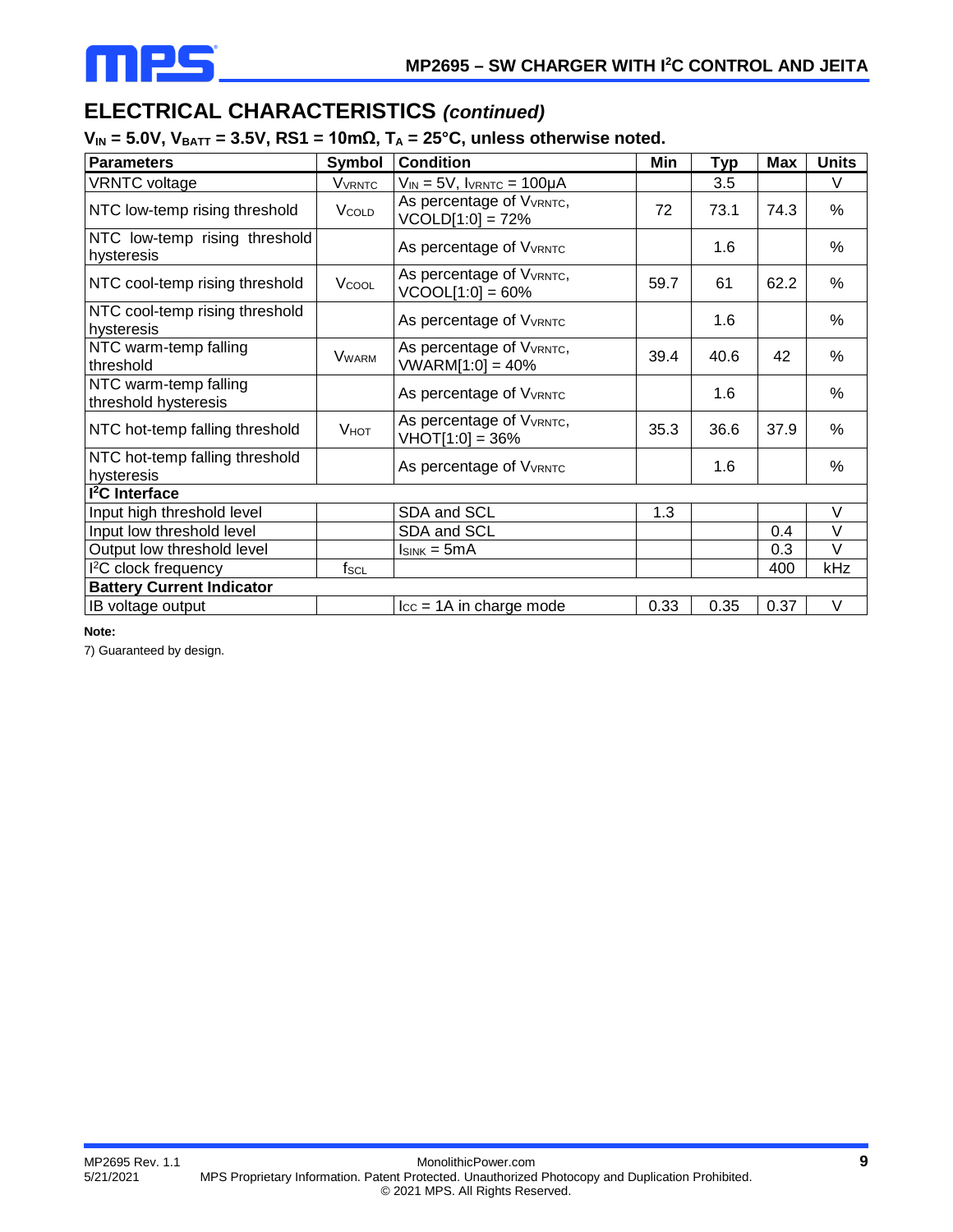

## **TYPICAL CHARACTERISTICS**



MP2695 Rev. 1.1 **MONOLIT MEET ALCOCES** Rev. 1.1 **10**<br>5/21/2021 MPS Proprietary Information. Patent Protected. Unauthorized Photocopy and Duplication Prohibited. MPS Proprietary Information. Patent Protected. Unauthorized Photocopy and Duplication Prohibited. © 2021 MPS. All Rights Reserved.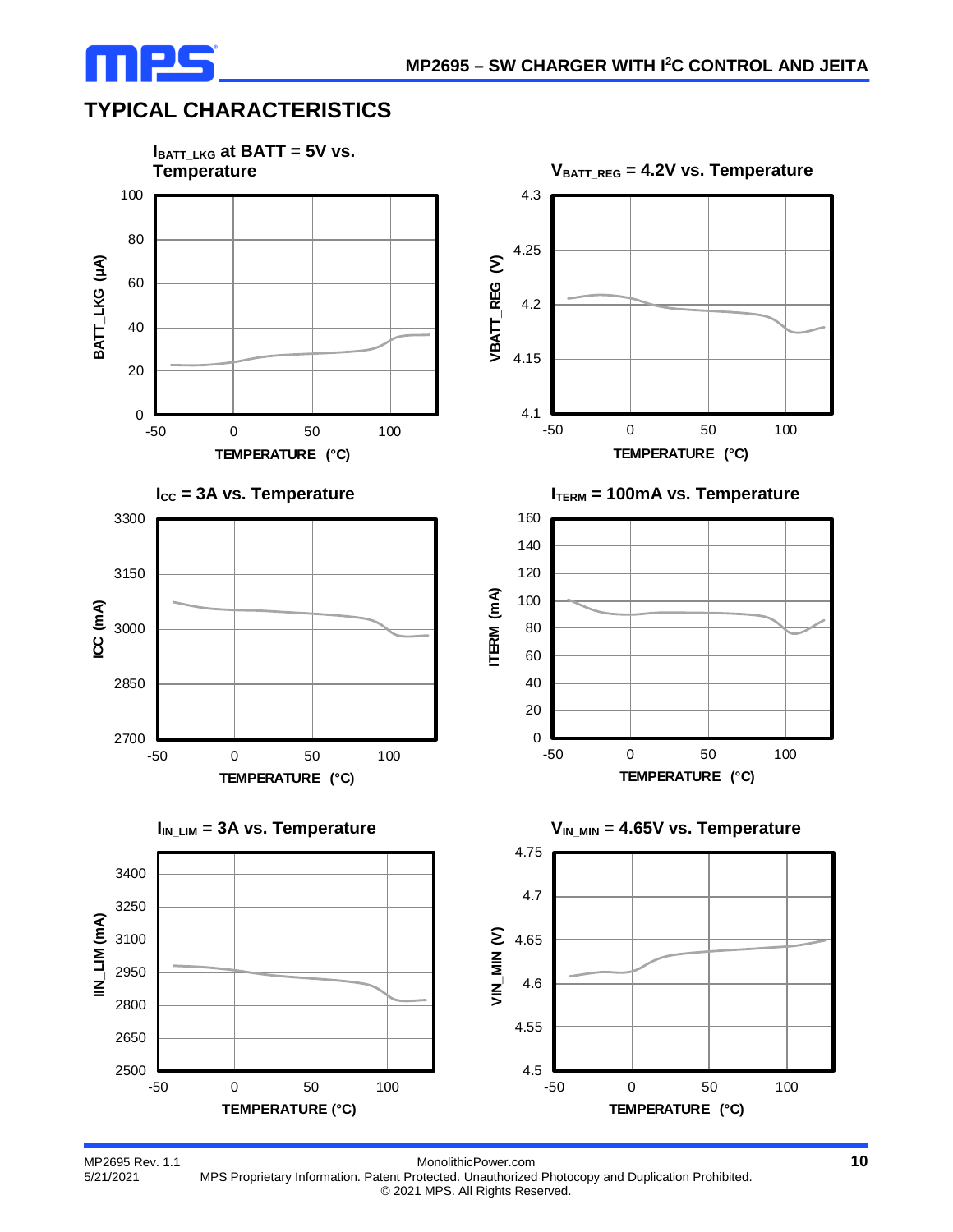

## **TYPICAL PERFORMANCE CHARACTERISTICS**

**TA = 25°C, RS1 = 10mΩ, L1 = 1μH/6.5mΩ, battery simulator load, unless otherwise noted.**



MP2695 Rev. 1.1 **MONO**MP2695 Rev. 1.1 **MONO**MP2695 Rev. 1.1 **MONO**MONOMITHICPOWER.com **11** MP2695 Rev. 1.1 **MPS** Proprietary Information. Patent Protected. Unauthorized Photocopy and Duplication Prohibited. MPS Proprietary Information. Patent Protected. Unauthorized Photocopy and Duplication Prohibited. © 2021 MPS. All Rights Reserved.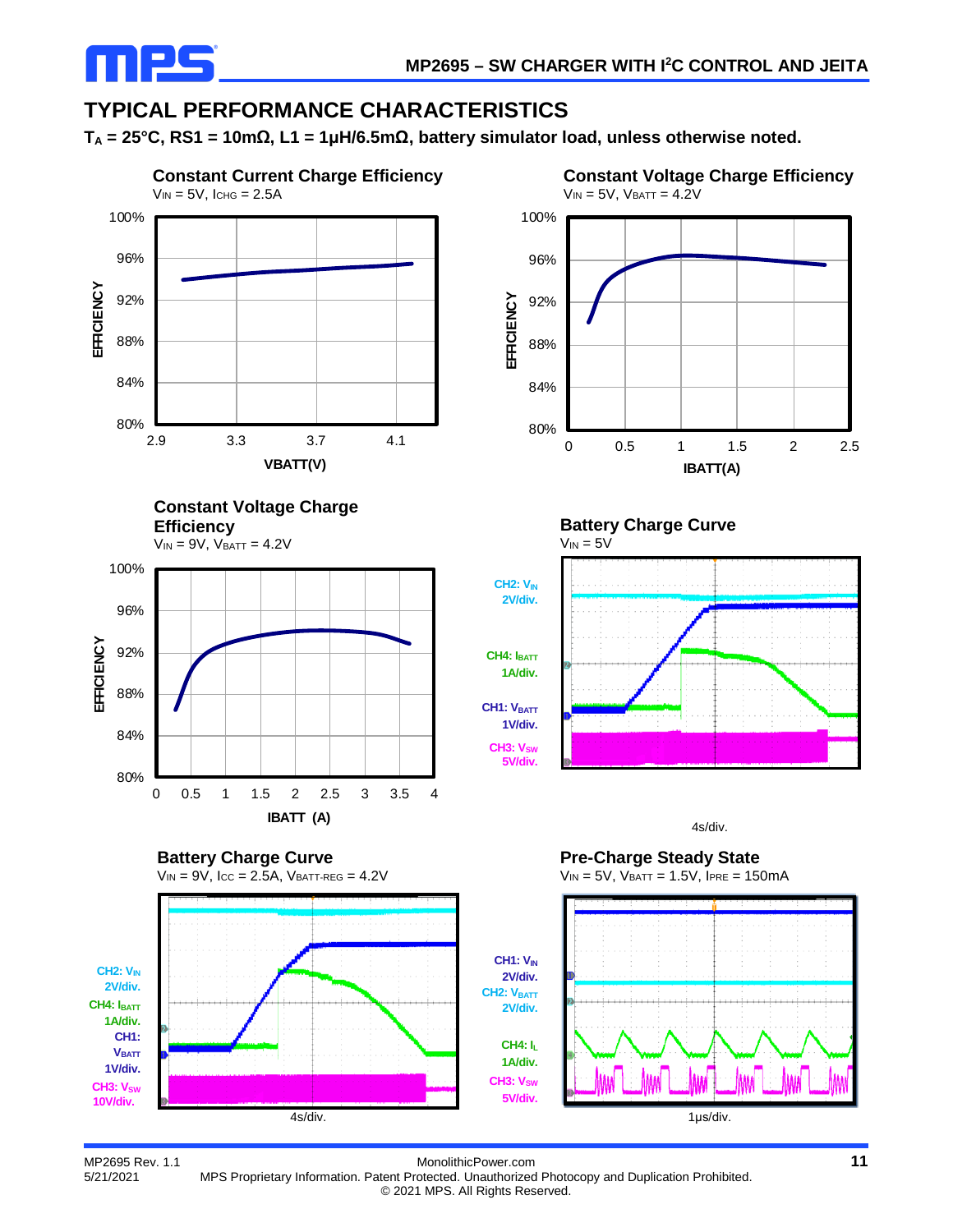

### **TYPICAL PERFORMANCE CHARACTERISTICS** *(continued)*

**TA = 25°C, RS1 = 10mΩ, L1 = 1μH/6.5mΩ, battery simulator load, unless otherwise noted.**





**Power On, CC Charge Mode**  $V_{IN} = 5V$ ,  $V_{BATT} = 3.5V$ ,  $I_{CC} = 3A$ **CH2: V<sub>BATT</sub> 2V/div. CH1: VIN 2V/div.** CH4: I<sub>CHG</sub> **2A/div. CH3: V<sub>SW</sub> 5V/div.**



**Power Off, CC Charge Mode**

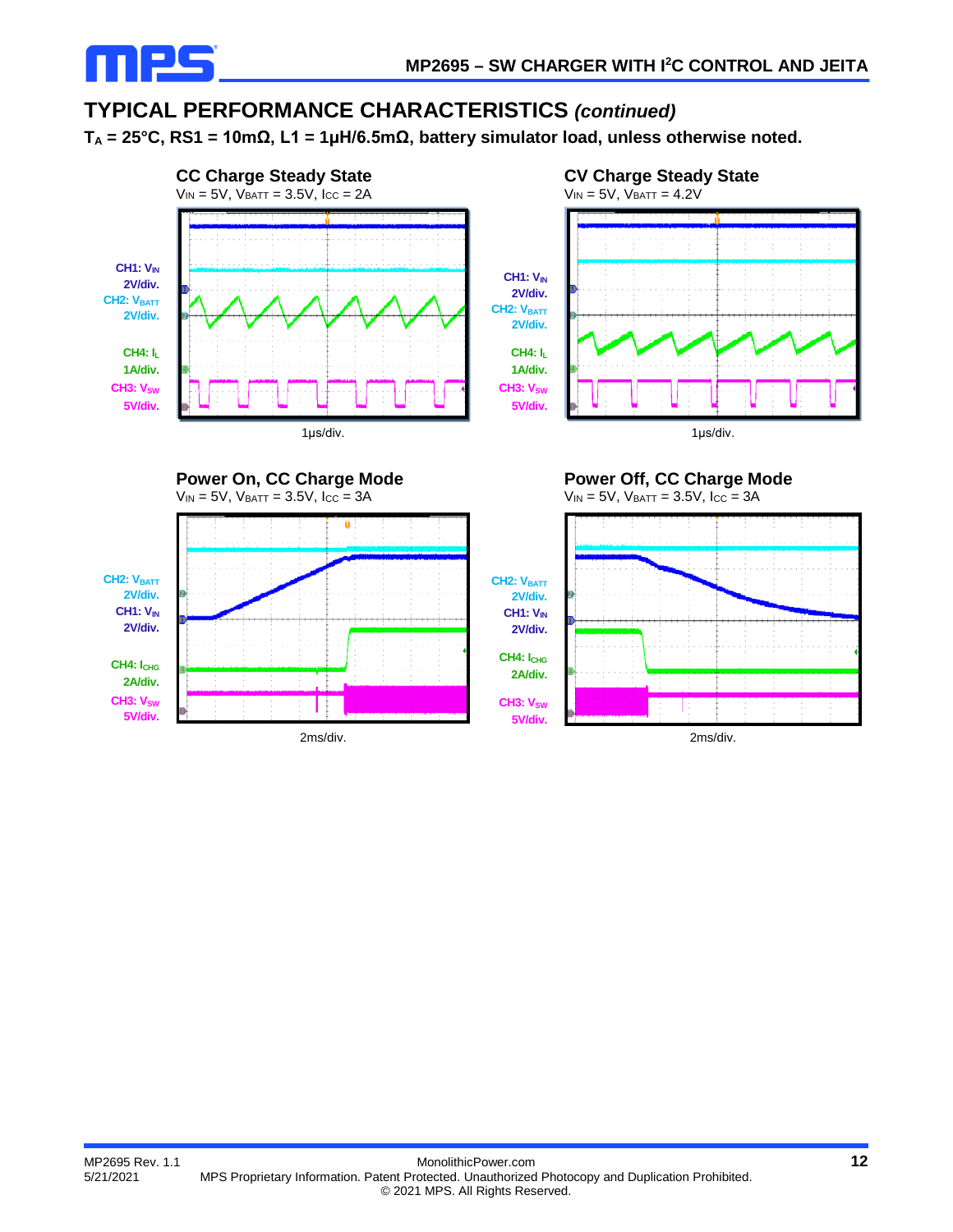

## **FUNCTIONAL BLOCK DIAGRAM**



**Figure 2: Functional Block Diagram**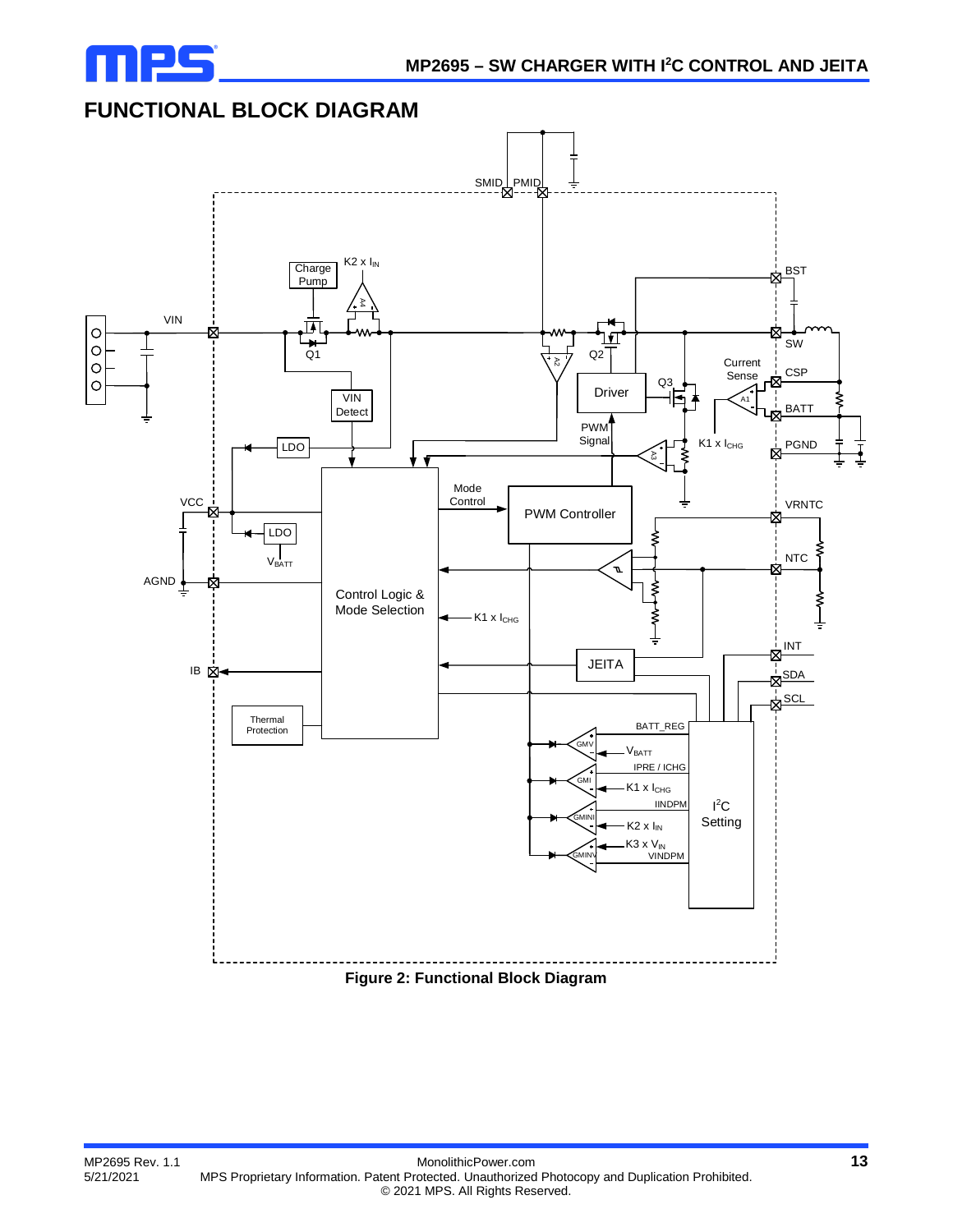

### **OPERATION**

#### **Introduction**

The MP2695 is an  $I^2C$ -controlled switching charger. The IC supports a precision Li-ion or Lipolymer charging system for single-cell applications. When no input is present, the IC operates at a low current to reduce power consumption from the battery.

#### **VCC Power Supply**

VCC provides power for the internal bias circuit and the low-side switch driver. VCC is powered by whichever voltage is highest between PMID and BATT. When the VCC voltage rises above the  $V_{\text{VCC_UV}}$  threshold, the  $I^2C$  interface is ready for communication, and all the registers reset to the default value. When the device is switching, VCC can provide up to 30mA for the external load.

#### **Battery Charging Profile**

The IC can run a charging cycle autonomously without host involvement. The host can also control the charge operations and parameters via the registers.

A new charge cycle can start when the following conditions are met:

- $V_{IN}$  is above  $V_{IN}$  UV
- $V_{IN}$  is below  $V_{IN}$  ovp
- $V_{IN}$  is above  $V_{BAT} + V_{HDRM}$
- NTC voltage is in the proper range (if NTC\_STOP is set to 1)
- No charge timer fault
- Charging is enabled  $(CHG_FN = 1)$
- No battery over-voltage

After the charge cycle has completed, unplug and re-insert VIN or toggle the CHG\_EN bit to start a new charge cycle.

#### **Charge Cycle**

The IC checks the battery voltage  $(V_{BAT})$  to provide three main charging phases: pre-charge, constant-current (CC) charge, and constantvoltage (CV) charge (see Figure 3).

The IC regulates the voltage drop on the currentsense resistor (RS1) for the battery pre-charge and constant-current charge current. Table 1 shows the default value for a 10m $\Omega$  resistor.

| Table 1: Charge Current vs. Battery Voltage |
|---------------------------------------------|
| $(RS1 = 10m\Omega)$                         |

| <b>Battery</b><br>Voltage | Charge<br><b>Current</b> | <b>Default</b><br>Value | <b>CHG STAT</b> |  |
|---------------------------|--------------------------|-------------------------|-----------------|--|
| BAT < 3V                  | <b>IPRE[1:0]</b>         | 150 <sub>m</sub> A      | 01              |  |
| BATT > 3V                 | ICCI4:0]                 | 1Α                      | 10              |  |

The charge current can be scaled by implementing different current-sense resistor values. The fast-charge current  $(I_{CC})$  can be calculated with Equation (1):

$$
I_{\rm CC} = \frac{\text{ICC}[4:0]^*10m\Omega}{\text{RS1}}\tag{1}
$$

The pre-charge current  $(I_{PRE})$  can be calculated with Equation (2):

$$
I_{PRE} = \frac{IPRE[4:0]^*10m\Omega}{RS1}
$$
 (2)

Note that the soldering tin for the current-sense resistor has resistance that must be compensated for.

During the entire charging process, the actual charge current may be less than the register setting due to other loop regulations, such as the input current limit or the input voltage limit.

#### **Charge Termination**

Charging terminates if the following conditions occur:

- The charge current is below the termination threshold for 20ms
- The IC works in a constant-voltage charge loop
- The IC is not in the input current loop or input voltage loop

After termination, the status register CHG\_STAT is set to 11, and an INT pulse is generated.



**Figure 3: Battery Charge Profile**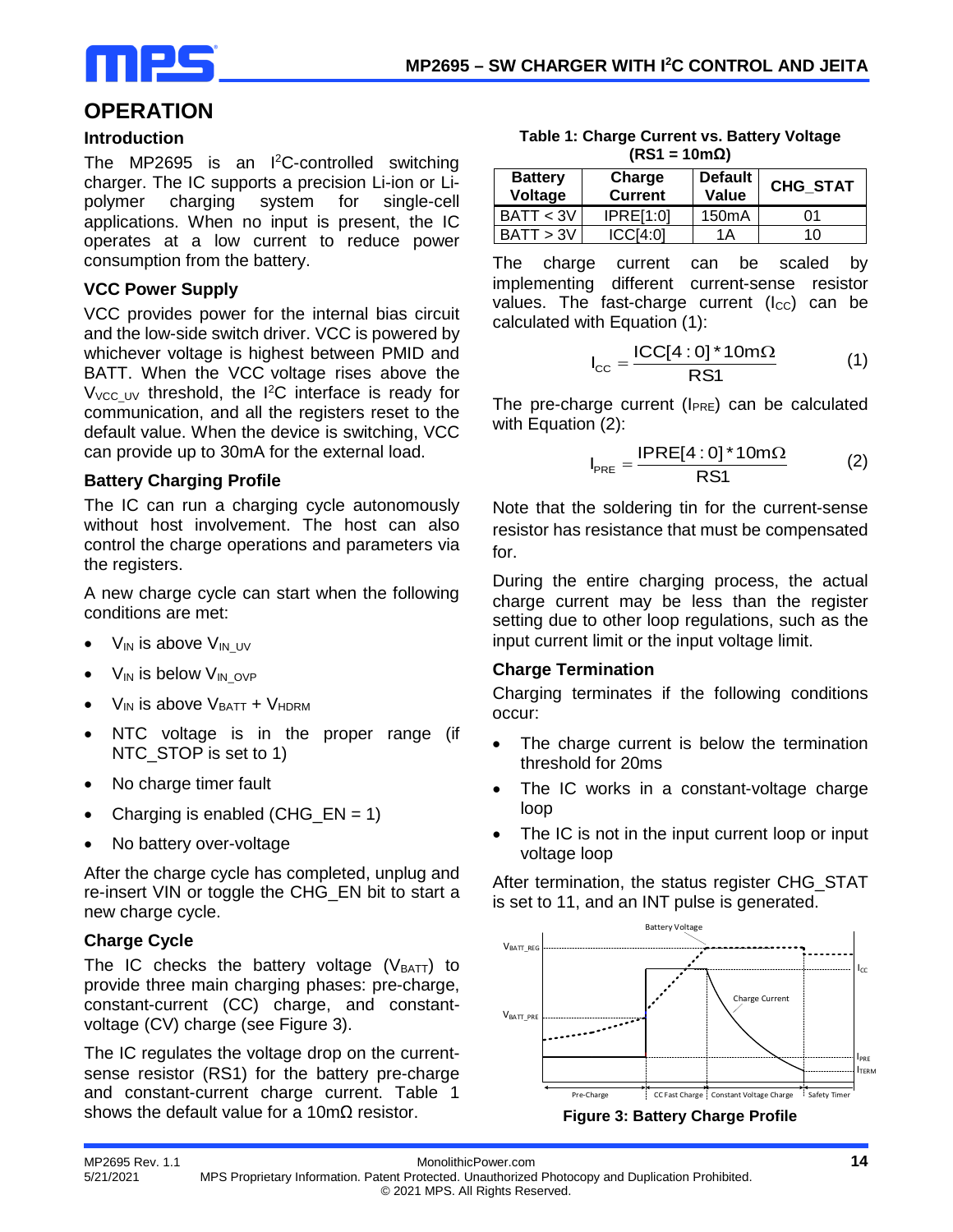

#### **Automatic Recharge**

When the battery is fully charged and charging is terminated, the battery may be discharged because of system consumption or self-discharge. When  $V_{BAT}$  is discharged below the recharge threshold ( $V_{BAT}$  REG - 200mV), the IC starts a new charging cycle automatically if the input power is valid. The timer resets when the auto-recharge cycle begins.

#### **Safety Timer**

The IC provides a safety timer to prevent extended charging cycles caused by abnormal battery conditions. The safety timer feature can be disabled via the I<sup>2</sup>C.

The safety timer resets at the beginning of each new charging cycle. Two actions can restart the safety timer: starting a new charge cycle or toggling EN\_TIMER.

If the safety timer expires before the charge is complete, then an INT pulse is generated, the charge cycle stops, and CHG\_FAULT[1:0] becomes 11 (signaling a safety timer expiration). To clear this fault, unplug and reinsert VIN once the safety timer expires.

#### **Input Voltage Based and Input Current Based Power Management**

The IC features both input current and input voltage based power management by continuously monitoring the input current and input voltage.

When the input current reaches the limit set by IINLIM[2:0], the charge current tapers off to keep the input current from increasing further.

If the preset input current limit is higher than the rating of the adapter, the backup input voltage based power management also works to prevent the input source from being overloaded. When the input voltage falls below the input voltage regulation threshold (set by VINMIN[2:0]) due to a heavy load, the charge current is also reduced to keep the input voltage from dropping further.

An INT pulse generates once the device enters a VINPPM or IINPPM condition.

#### **Thermistor Qualification**

VRNTC is driven to match the VCC voltage when the IC is in charge mode. The IC continuously monitors the battery's temperature by measuring the voltage at the NTC pins. The NTC function can be disabled by setting  $EN_NTC = 0$ .

When NTC STOP is set to 1, the NTC voltage should be within the  $V_{HOT}$  to  $V_{COLD}$  range for both charge operations. The IC resumes switching when the NTC voltage returns to within the  $V_{HOT}$  to  $V_{HOT}$  range.

When NTC\_STOP is set to 0, the IC only generates an interrupt (INT) signal and reports the NTC pin status if the NTC\_FAULT[2:0] bits have any changes.

The JEITA profile is supported when the JEITA\_DIS bit is set to 0.

At a cool temperature ( $V_{\text{COLD}}$  to  $V_{\text{COOL}}$ ) range, the charge current is reduced according to the JEITA\_ISET[1:0] setting (see Figure 4).



**Figure 4: JEITA Profile – Charge Current**

At a warm temperature ( $V_{WARM}$  to  $V_{HOT}$ ) range, the charge voltage is reduced according to the JEITA VSET[1:0] setting (see Figure 5).



**Figure 5: JEITA Profile – Charge Voltage**

The HOT and COLD thresholds have two options in the register. The WARM and COOL thresholds have four options in the register, which offers accurate and flexible JEITA control.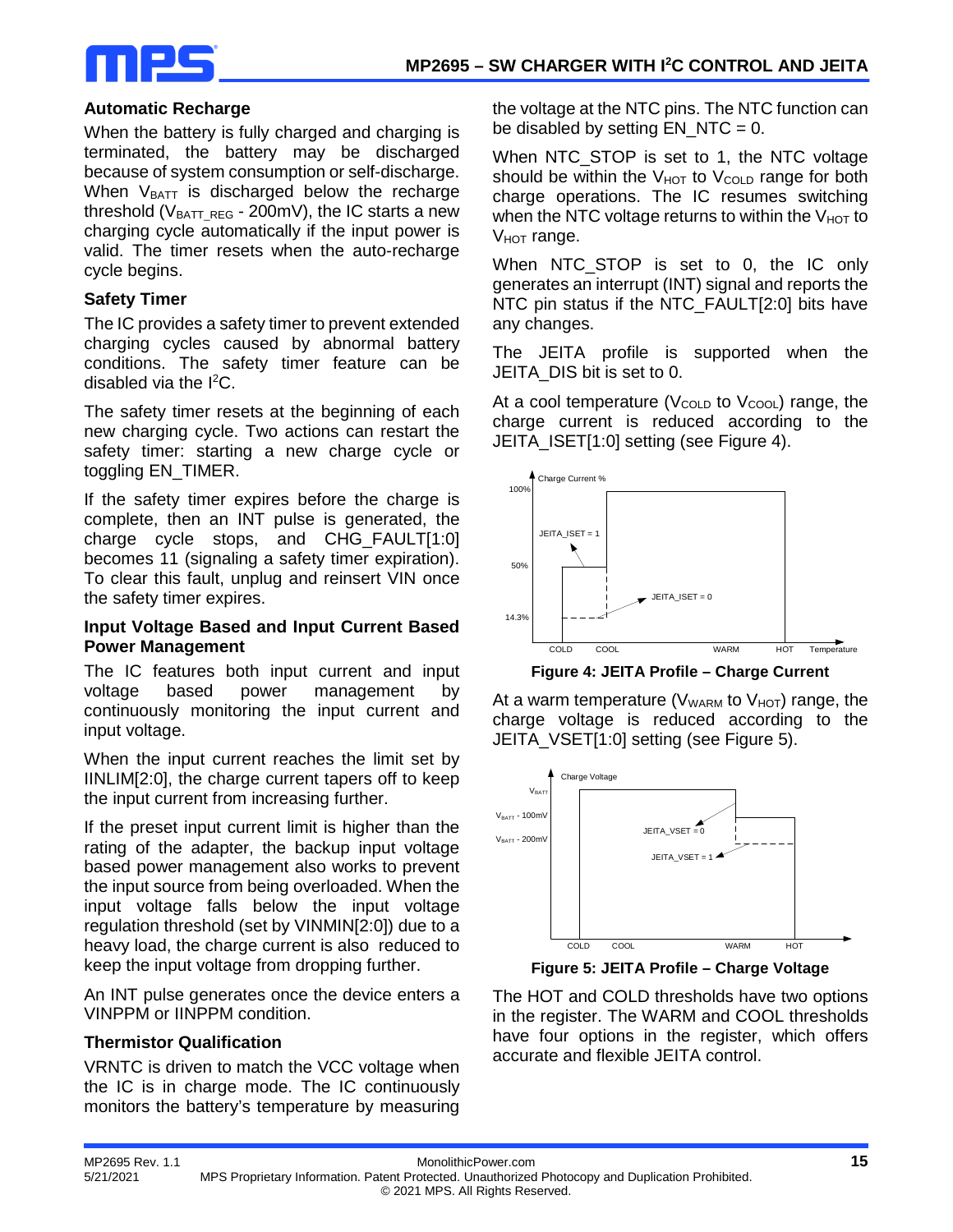

#### **Interrupt (INT) to Host**

A 50μs interrupt (INT) pulse is generated on the open drain (INT pin) if any of the following events occur:

- A good input source is detected
- The status register 05h changes
- The fault resister 06h changes

#### **Battery Over-Voltage Protection (OVP)**

If  $V_{BAT}$  exceeds 104% of  $V_{BAT}$  REG, then the IC stops charging, BATT\_OVP is set to 1, and an INT pulse is generated. An 800μA current source discharges the battery until it returns to the normal range.

Battery over-voltage protection (OVP) can be disabled by setting BATT\_OVP\_DIS to 1.

#### **Input Over-Voltage Protection (OVP)**

If IN senses a voltage above the VIN\_OVP threshold, then the DC/DC converter shuts down.

The input OVP threshold can be 6V, 11V, or set via VIN\_OVP.

#### **Thermal Shutdown**

The IC monitors the internal junction temperature to maximize power delivery and avoid overheating the chip. If the IC's junction temperature exceeds the threshold value (typically 150°C), then the converter shuts down. If the junction temperature drops to about 120°C, the MP2695 resumes normal operation.

#### **Battery Current Analog Output**

The IC has an IB pin to monitor the real-time battery current. The IB voltage  $(V_{IB})$  is a fraction of the battery current. It indicates the current flowing into of the battery.

If using a 10mΩ current-sense resistor in charge mode, the IB voltage  $(V_{IB})$  can be calculated with Equation (3):

$$
V_{IB} = I_{CHG} \times 0.36(V) \tag{3}
$$

Note that scaling the current-sense resistor also scales the IB gain.

#### **Series Interface**

The IC uses an I<sup>2</sup>C interface for setting the charging parameters and device status reporting. The I<sup>2</sup>C is a two-wire serial interface with two bus lines: a serial data line (SDA) and serial clock line

(SCL). Both SDA and SCL are open drains that must be connected to the positive supply voltage via a pull-up resistor.

The IC operates as a slave device, receiving control inputs from the master device (e.g. a micro-controller). SCL is driven by the master device. The I 2 C interface supports both standard mode (up to 100 kbit/s) and fast mode (up to 400 kbit/s).

All transactions begin with a start (S) command and are terminated by a stop (P) command. Start and stop commands are generated by the master. A start command is defined as a high to low transition on SDA while SCL is high. A stop command is defined as a low to high transition on SDA while SCL is high. Figure 6 shows the start and stop commands.



**Figure 6: Start and Stop Commands**

For data validity, the data on SDA must be stable during the high clock period. The SDA high and low states only change if the clock signal on SCL is low. Every byte on SDA must be 8 bits long. The number of bytes transmitted per transfer is unrestricted. Data is transferred with the most significant bit (MSB) first.



**Figure 7: Bit Transfer on the I2C Bus**

To signal that a byte was successfully received by the transmitter, each byte has to be followed by an acknowledge (ACK) bit generated by the receiver.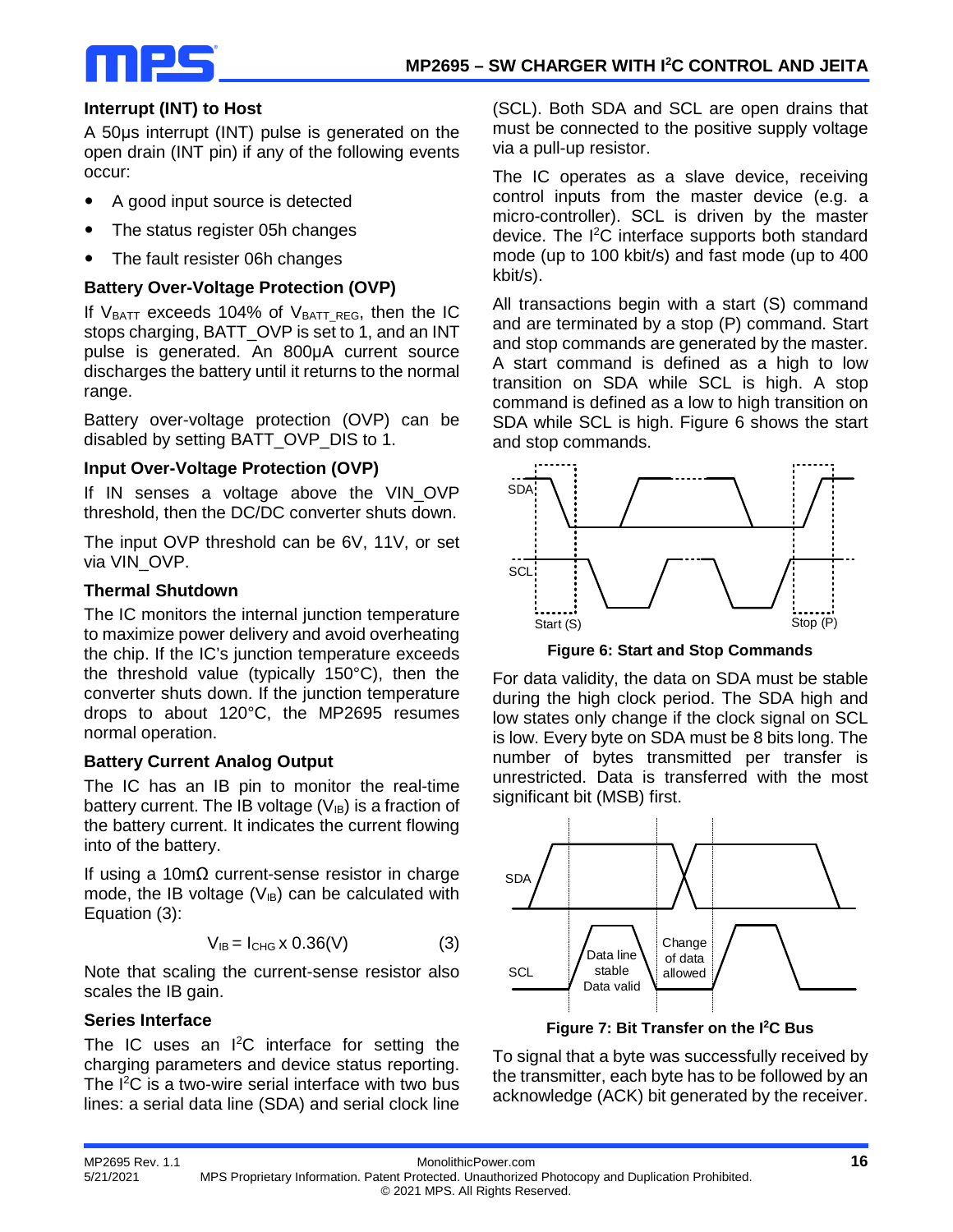

The ACK signal is defined as follows: the transmitter releases SDA during the ACK clock pulse and the receiver pulls SDA low. SDA remains low during the 9th clock's high period.

If SDA is high during the 9th clock, then the signal is defined as a not acknowledged (NACK) signal. The master then generates either a stop to abort the transfer or a repeated start to begin a new transfer.

After the start signal, a slave address is sent. This address is 7 bits long, followed by an 8th data

direction bit (bit R/W). A 0 indicates a transmission (write), and a 1 indicates a request for data (read). Figure 8 shows the address arrangement.



**Figure 8: 7-Bit Address**

See Figure 9, Figure 10, Figure 11, Figure 12, and Figure 13 for detailed signal sequences.





**Figure 10: Single-Write**

|              |                      |              |     | ୪           |     |   |                      |            |      |             |
|--------------|----------------------|--------------|-----|-------------|-----|---|----------------------|------------|------|-------------|
| <sub>S</sub> | <b>Slave Address</b> | $\mathbf{0}$ | ACK | Reg Address | ACK | S | <b>Slave Address</b> | <b>ACK</b> | Data | <b>NACK</b> |

#### **Figure 11: Single-Read**



#### **Figure 12: Multi-Write**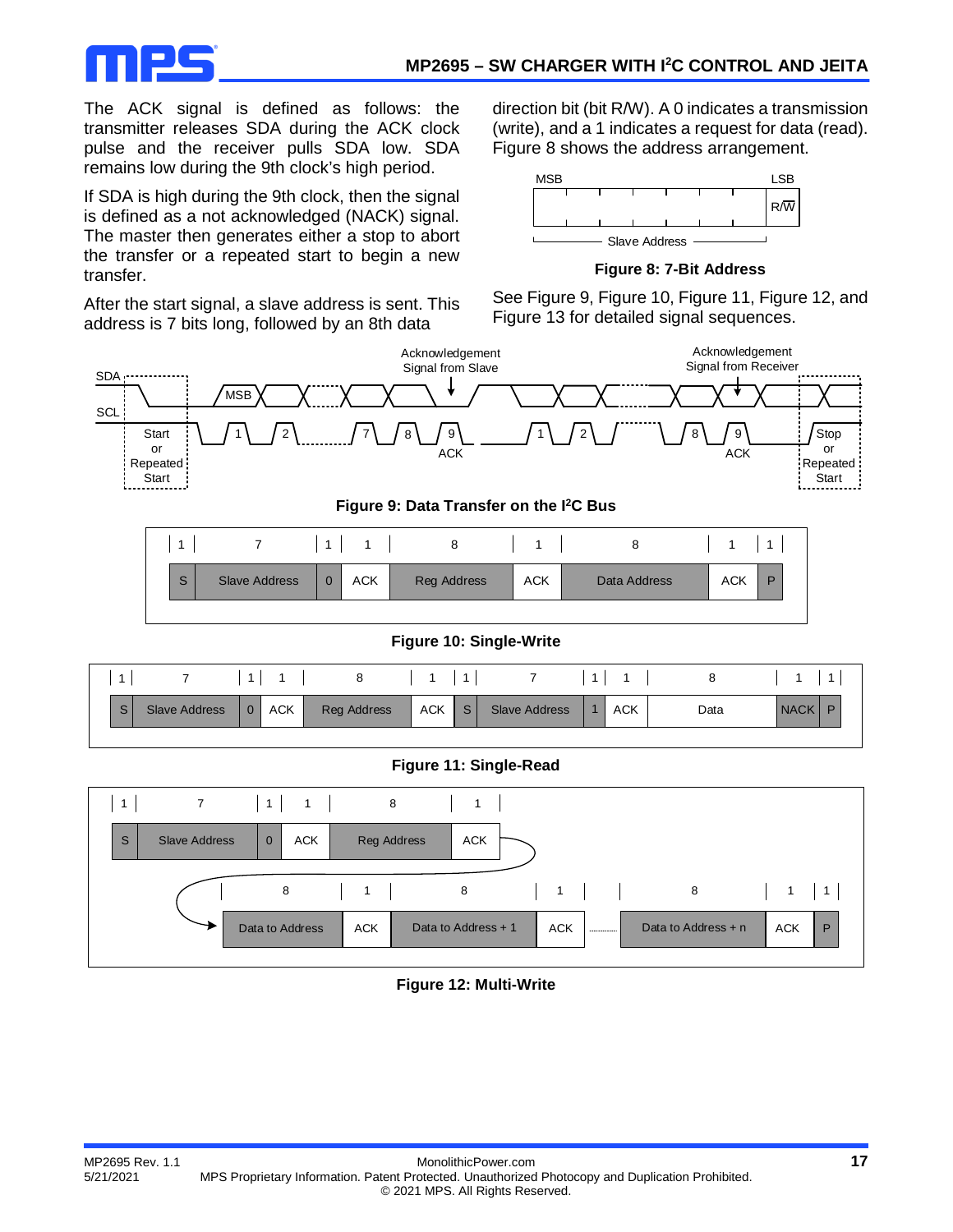



**Figure 13: Multi-Read**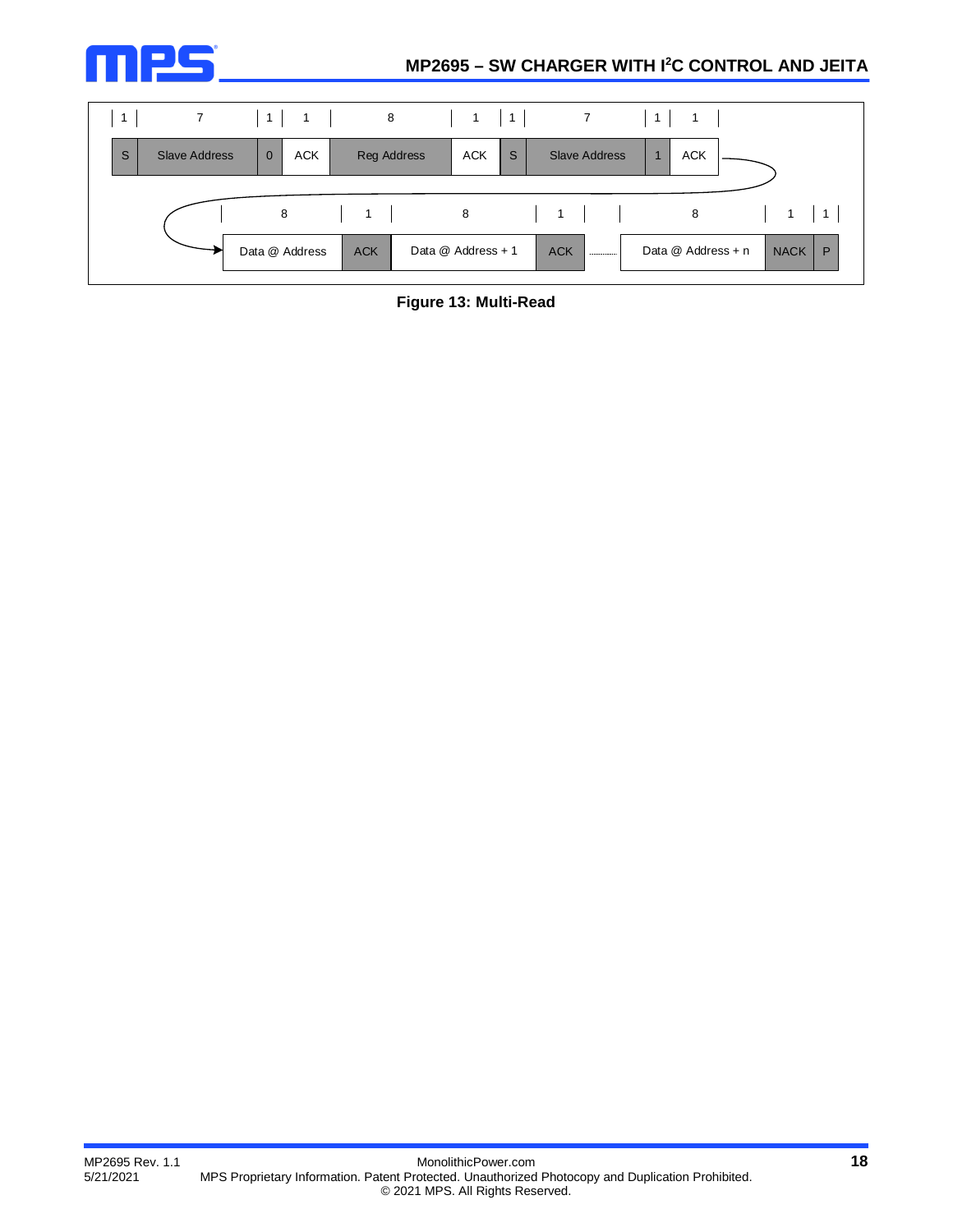## **I 2 C REGISTER MAP**

### **IC Address: 6Bh**

| <b>Register Name</b> | <b>Address</b> | R/W | <b>Description</b>                                                |
|----------------------|----------------|-----|-------------------------------------------------------------------|
| REG00h               | 0x00           | R/W | Input voltage regulation setting and input current limit setting. |
| REG01h               | 0x01           | R/W | Charge current setting and pre-charge current setting.            |
| REG02h               | 0x02           | R/W | Battery regulation voltage and termination current setting.       |
| REG05h               | 0x05           | R   | Status register.                                                  |
| REG06h               | 0x06           | R   | Fault register.                                                   |
| REG07h               | 0x07           | R/W | Miscellaneous control.                                            |
| REG08h               | 0x08           | R/W | JEITA control.                                                    |

#### **REG 00h**

| <b>Bit</b>     | <b>Name</b> | <b>POR</b> | <b>Reset by</b><br>REG_RST | R/W        | <b>Description</b>                                      | <b>Comment</b>                                                         |
|----------------|-------------|------------|----------------------------|------------|---------------------------------------------------------|------------------------------------------------------------------------|
| 7              | REG_RST     | $\Omega$   | Y                          | <b>R/W</b> | 0: Keeps current setting<br>1: Reset                    | Resets all registers to default.<br>After reset, this bit returns to 0 |
| 6              | EN_TIMER    | 1          | Y                          | <b>R/W</b> | 0: Disabled<br>1: Enabled (default)                     | Enables the safety timer                                               |
| 5              | VINMIN[2]   | 1          | Y                          | R/W        | 200mV (default)                                         | Sets the input voltage dynamic                                         |
| 4              | VINMIN[1]   | $\Omega$   | Y                          | R/W        | 100mV                                                   | regulation                                                             |
| 3              | VINMIN[0]   | $\Omega$   | Y                          | <b>R/W</b> | 50 <sub>m</sub> V                                       | Offset: 4.45V<br>Range: 4.45V to 4.8V<br>Default: 4.65V (200mV)        |
| $\overline{2}$ | IINLIM[2]   | $\Omega$   | Y                          | R/W        | 000: 100mA<br>001: 500mA (default)                      |                                                                        |
| 1              | IINLIM[1]   | 0          | Y                          | <b>R/W</b> | 010: 1000mA<br>011: 1500mA<br>100: 1800mA<br>101:2100mA | Sets the input current limit                                           |
| 0              | IINLIM[0]   | 1          | Υ                          | R/W        | 110: 2400mA<br>111: 3000mA                              |                                                                        |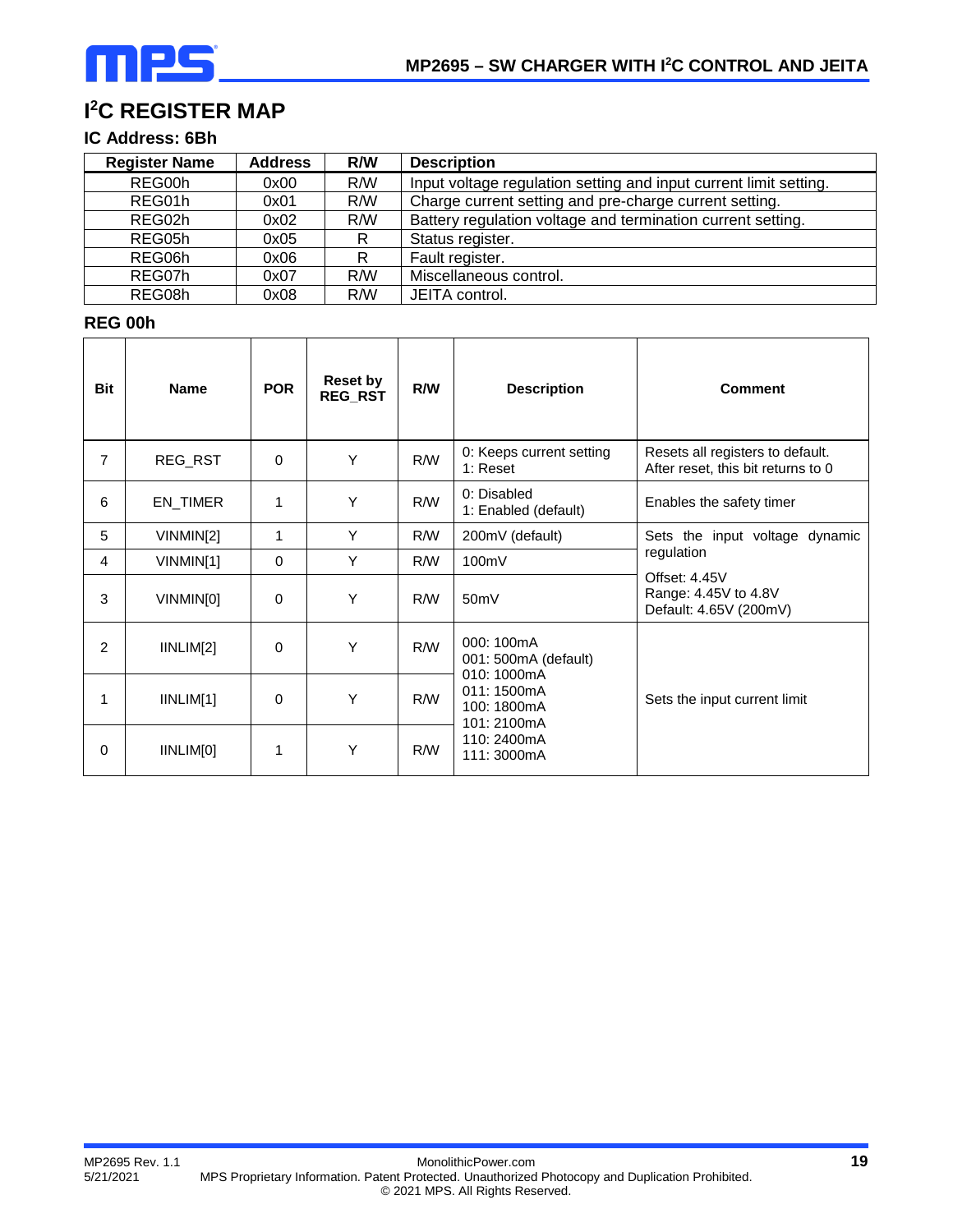

### **REG 01h**

| <b>Bit</b>     | <b>Name</b> | <b>POR</b> | <b>Reset by</b><br><b>REG RST</b> | R/W | <b>Description</b>                  | <b>Comment</b>                                                               |
|----------------|-------------|------------|-----------------------------------|-----|-------------------------------------|------------------------------------------------------------------------------|
| $\overline{7}$ | ICC[4]      | $\Omega$   | Y                                 | R/W | 1600mA                              | Sets the charge current for the                                              |
| 6              | ICC[3]      | $\Omega$   | Y                                 | R/W | 800 <sub>m</sub> A                  | 10m $\Omega$ current-sense resistor                                          |
| 5              | ICC[2]      | 1          | Y                                 | R/W | 400 <sub>m</sub> A                  | Offset: 500mA<br>Range: 500mA to 3.6A                                        |
| 4              | ICC[1]      | $\Omega$   | Y                                 | R/W | 200 <sub>m</sub> A                  | Default: 1A                                                                  |
| 3              | ICC[0]      | 1          | Y                                 | R/W | 100 <sub>m</sub> A                  | A scaling current-sense<br>resistor scales the setting at<br>the same ratio. |
| $\overline{2}$ | EN_NTC      | 1          | Y                                 | R/W | 0: Disabled<br>1: Enabled (default) |                                                                              |
| 1              | IPRE[1]     | $\Omega$   | Y                                 | R/W | 01: 150mA (default)                 | Sets the pre-charge current for                                              |
| 0              | IPRE[0]     | 1          | Υ                                 | R/W | 10:250mA<br>11:350mA                | the $10 \text{m}\Omega$ current-sense<br>resistor<br>Range: 150mA to 350mA   |

#### **REG 02h**

| <b>Bit</b>     | <b>Name</b>      | <b>POR</b>     | <b>Reset by</b><br><b>REG RST</b> | R/W | <b>Description</b>                             | <b>Comment</b>                                                                                                                                          |
|----------------|------------------|----------------|-----------------------------------|-----|------------------------------------------------|---------------------------------------------------------------------------------------------------------------------------------------------------------|
| $\overline{7}$ | BATT_OVP_DIS     | $\overline{0}$ | Y                                 | R/W | 0: Enabled (default)<br>1: Disabled            | Enables OVP battery function                                                                                                                            |
| 6              | BATT_REG[2]      | $\Omega$       | Y                                 | R/W | 000: 3.6V<br>001: 4.1V                         |                                                                                                                                                         |
| 5              | BATT_REG[1]      | 1              | Y                                 | R/W | 010: 4.2V (default)<br>011: 4.3V<br>100: 4.35V | Sets the charge voltage<br>regulation                                                                                                                   |
| 4              | BATT_REG[0]      | $\Omega$       | Y                                 | R/W | 101:4.4V<br>110: 4.45V                         |                                                                                                                                                         |
| 3              | <b>JEITA DIS</b> | 1              | Y                                 | R/W | 0: Enabled<br>1: Disabled (default)            | Enables JEITA<br>0: JEITA enabled, NTC<br>warm/cool decreases ICC or<br>VBATT_REG<br>1: JEITA disabled, NTC<br>warm/cool only reports status<br>and INT |
| $\overline{2}$ | ITERM[1]         | $\Omega$       | Y                                 | R/W | 200mA                                          | Sets the charge termination<br>current for the $10 \text{m}\Omega$ current-<br>sense resistor                                                           |
| 1              | ITERM[0]         | $\mathbf 0$    | Y                                 | R/W | 100 <sub>m</sub> A                             | Offset: 100mA<br>Range: 100mA to 400mA                                                                                                                  |
| 0              | CHG_EN           | 1              | Y                                 | R/W | 0: Disabled<br>1: Enabled (default)            | Enables charge mode                                                                                                                                     |

MP2695 Rev. 1.1 MonolithicPower.com **20**

5/21/2021 MPS Proprietary Information. Patent Protected. Unauthorized Photocopy and Duplication Prohibited. © 2021 MPS. All Rights Reserved.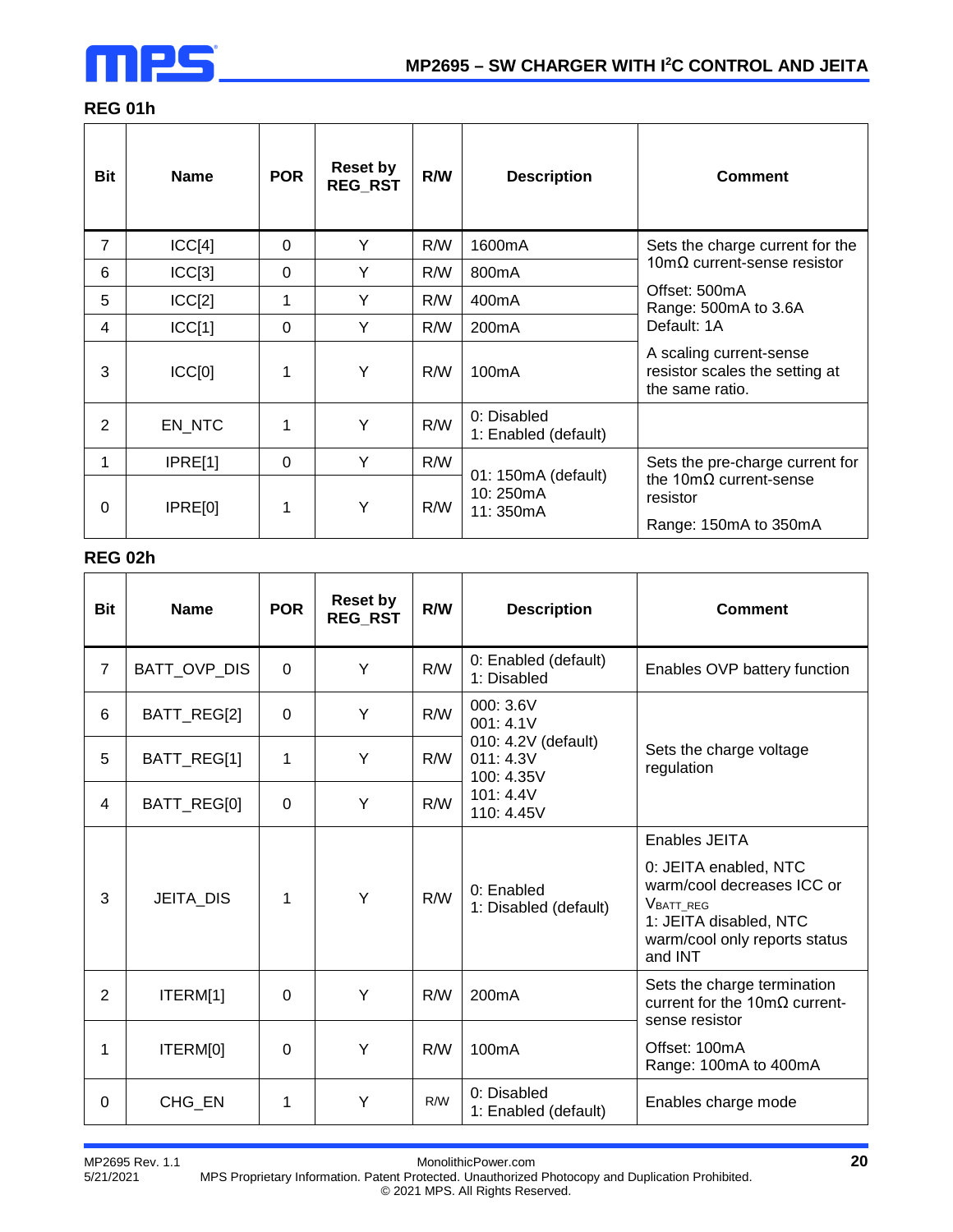

### **REG 05h**

| Bit            | <b>Name</b>      | <b>POR</b> | <b>Reset by</b><br><b>REG RST</b> | R/W          | <b>Description</b>                                                               | <b>Comment</b>                                                                                    |
|----------------|------------------|------------|-----------------------------------|--------------|----------------------------------------------------------------------------------|---------------------------------------------------------------------------------------------------|
| $\overline{7}$ | Reserved         | N/A        | N/A                               | N/A          | N/A                                                                              |                                                                                                   |
| 6              | Reserved         | N/A        | N/A                               | N/A          | N/A                                                                              |                                                                                                   |
| 5              | CHG_STAT[1]      | $\Omega$   | Y                                 | R            | 00: Not charging<br>01: Pre-charge                                               |                                                                                                   |
| 4              | CHG_STAT[0]      | $\Omega$   | Y                                 | R            | 10: CC or CV charge<br>11: Charge complete                                       |                                                                                                   |
| 3              | <b>VPPM STAT</b> | $\Omega$   | Y                                 | $\mathsf{R}$ | 0: Does not enter V <sub>IN_LIM</sub> loop<br>1: Enters V <sub>IN_LIM</sub> loop |                                                                                                   |
| 2              | IPPM_STAT        | $\Omega$   | Y                                 | $\mathsf{R}$ | 0: Does not enter I <sub>IN_LIM</sub> loop<br>1: Enters I <sub>IN_LIM</sub> loop |                                                                                                   |
| 1              | USB1 PLUG IN     | $\Omega$   | Y                                 | $\mathsf{R}$ | 0: Not plugged in<br>1: Plugged in                                               | If $(V_{IN\_UV}, V_{BAT} + V_{HDRM})$<br>$V_{IN}$ < $V_{IN\_OVP}$ , then this<br>bit is set to 1. |
| $\Omega$       | Reserved         | 0          | Y                                 | R            |                                                                                  |                                                                                                   |

An interrupt signal is asserted when any bit in this register changes.

#### **REG 06h**

| <b>Bit</b>     | <b>Name</b>  | <b>POR</b>         | <b>Reset by</b><br><b>REG RST</b> | R/W                                                                                      | <b>Description</b>                         | <b>Comment</b>                                                          |
|----------------|--------------|--------------------|-----------------------------------|------------------------------------------------------------------------------------------|--------------------------------------------|-------------------------------------------------------------------------|
| $\overline{7}$ | BATT_UVLO    | 0: No battery ULVO |                                   | If V <sub>BATT</sub> is below<br>the<br>UVLO threshold,<br>then<br>this bit is set to 1. |                                            |                                                                         |
|                |              | $\Omega$           | Y                                 | $\mathsf{R}$                                                                             | 1: Battery UVLO                            | the<br>battery<br>Once<br>is<br>charged again, this bit<br>resets to 0. |
| 6              | Reserved     | N/A                | N/A                               | N/A                                                                                      | N/A                                        |                                                                         |
| 5              | Reserved     | N/A                | N/A                               | N/A                                                                                      | N/A                                        |                                                                         |
| 4              | CHG_FAULT[1] | $\Omega$           | Y                                 | $\mathsf{R}$                                                                             | 00: Normal<br>01: USB1 UV                  |                                                                         |
| 3              | CHG_FAULT[0] | $\Omega$           | Y                                 | $\mathsf{R}$                                                                             | 10: USB1 OV<br>11: Safety timer expiration |                                                                         |
| $\overline{2}$ | NTC_FAULT[2] | $\Omega$           | Y                                 | $\mathsf{R}$                                                                             | 000: Normal                                |                                                                         |
| 1              | NTC_FAULT[1] | $\mathbf 0$        | Y                                 | $\mathsf{R}$                                                                             | 001: Warm<br>010: Cool                     |                                                                         |
| 0              | NTC_FAULT[0] | $\Omega$           | Y                                 | $\mathsf{R}$                                                                             | 011: Cold<br>100: Hot                      |                                                                         |

An interrupt signal is asserted when any bit in this register changes.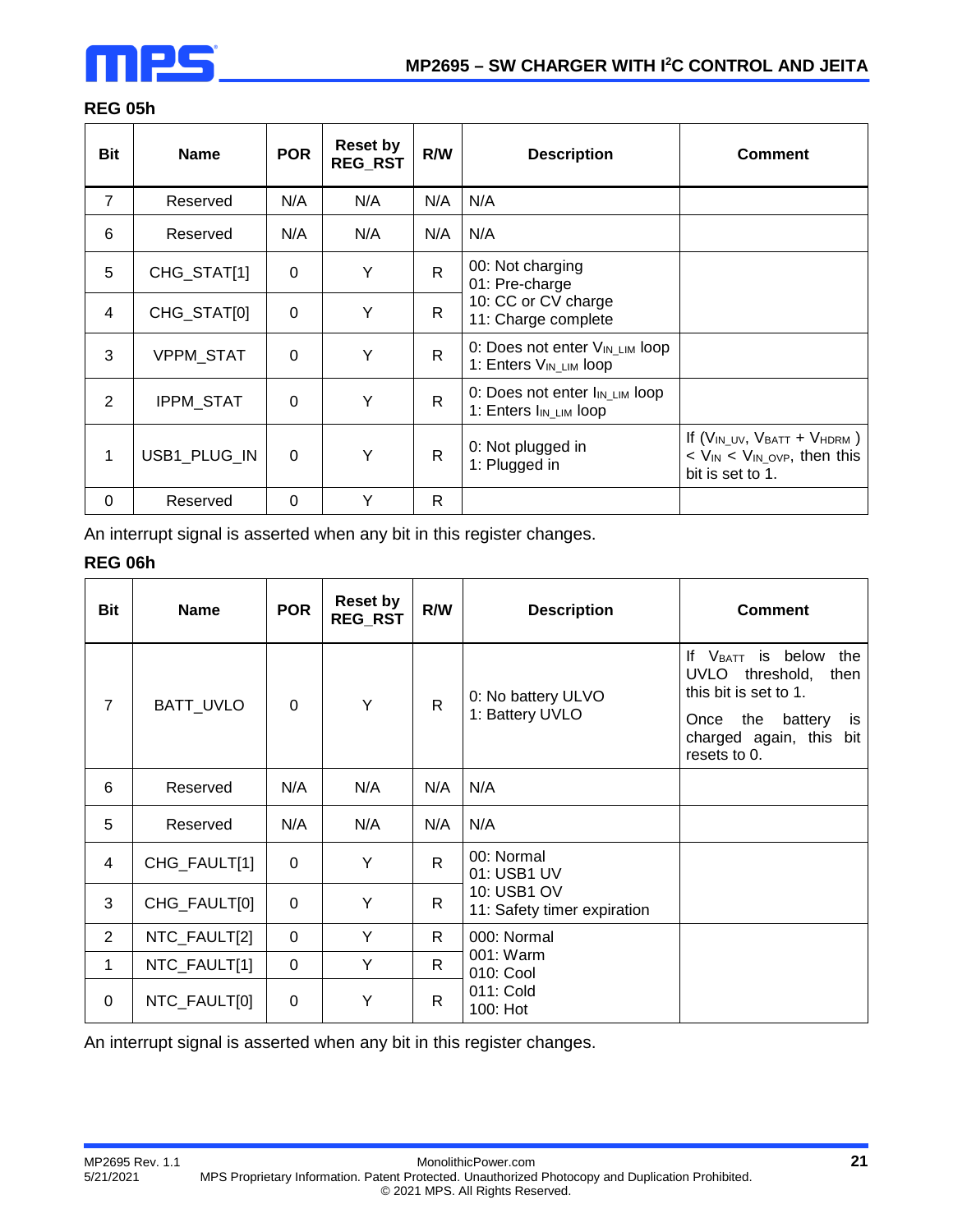

### **REG 07h**

| <b>Bit</b>     | <b>Name</b> | <b>POR</b>  | <b>Reset by</b><br><b>REG_RST</b> | R/W | <b>Description</b>                                                                                    | <b>Comment</b> |
|----------------|-------------|-------------|-----------------------------------|-----|-------------------------------------------------------------------------------------------------------|----------------|
| $\overline{7}$ | Reserved    | N/A         | N/A                               | N/A | N/A                                                                                                   |                |
| 6              | Reserved    | N/A         | N/A                               | N/A | N/A                                                                                                   |                |
| 5              | BATT_OVP    | 0           | Y                                 | R   | 0: Battery normal<br>1: Battery OVP                                                                   |                |
| 4              | NTC_STOP    | 1           | Y                                 | R/W | 0: NTC out of window only<br>reports in register<br>1: NTC out of window<br>suspends charge operation |                |
| 3              | VIN_OVP     | $\mathbf 0$ | Y                                 | R/W | 0:6V<br>1:11V                                                                                         |                |
| $\overline{2}$ | SW FREQ     | 0           | Y                                 | R/W | 0: 700kHz (default)<br>1: 1200kHz                                                                     |                |
| 1              | Reserved    | N/A         | N/A                               | N/A | N/A                                                                                                   |                |
| $\Omega$       | Reserved    | N/A         | N/A                               | N/A | N/A                                                                                                   |                |

#### **REG 08h**

| <b>Bit</b>     | <b>Name</b>       | <b>POR</b> | <b>Reset by</b><br><b>REG_RST</b> | R/W        | <b>Description</b>                           | <b>Comment</b>              |
|----------------|-------------------|------------|-----------------------------------|------------|----------------------------------------------|-----------------------------|
| $\overline{7}$ | <b>JEITA_VSET</b> | 1          | Y                                 | R/W        | 0: VBATT_REG - 100mV<br>1: VBATT_REG - 200mV | Default: VBATT_FULL - 200mV |
| 6              | <b>JEITA_ISET</b> | 1          | Y                                 | R/W        | 0: 14.3% of ICC<br>1:50% of ICC (default)    |                             |
| 5              | <b>VHOT</b>       | 1          | Y                                 | R/W        | 0:34%<br>1: 36% (default)                    | Sets the hot threshold      |
| 4              | VWARM[1]          | $\Omega$   | Y                                 | <b>R/W</b> | 00:44%<br>01: 40% (default)                  | Sets the warm threshold     |
| 3              | VWARM[0]          | 1          | Y                                 | R/W        | 10:38%<br>11:36%                             |                             |
| 2              | VCOOL[1]          | 1          | Y                                 | R/W        | 00: 72%<br>01:68%                            | Sets the cool threshold     |
| 1              | VCOOL[0]          | 1          | Y                                 | R/W        | 10:64%<br>11: 60% (default)                  |                             |
| $\Omega$       | <b>VCOLD</b>      | 0          | Y                                 | R/W        | 0: 72% (default)<br>1:68%                    | Sets the cold threshold     |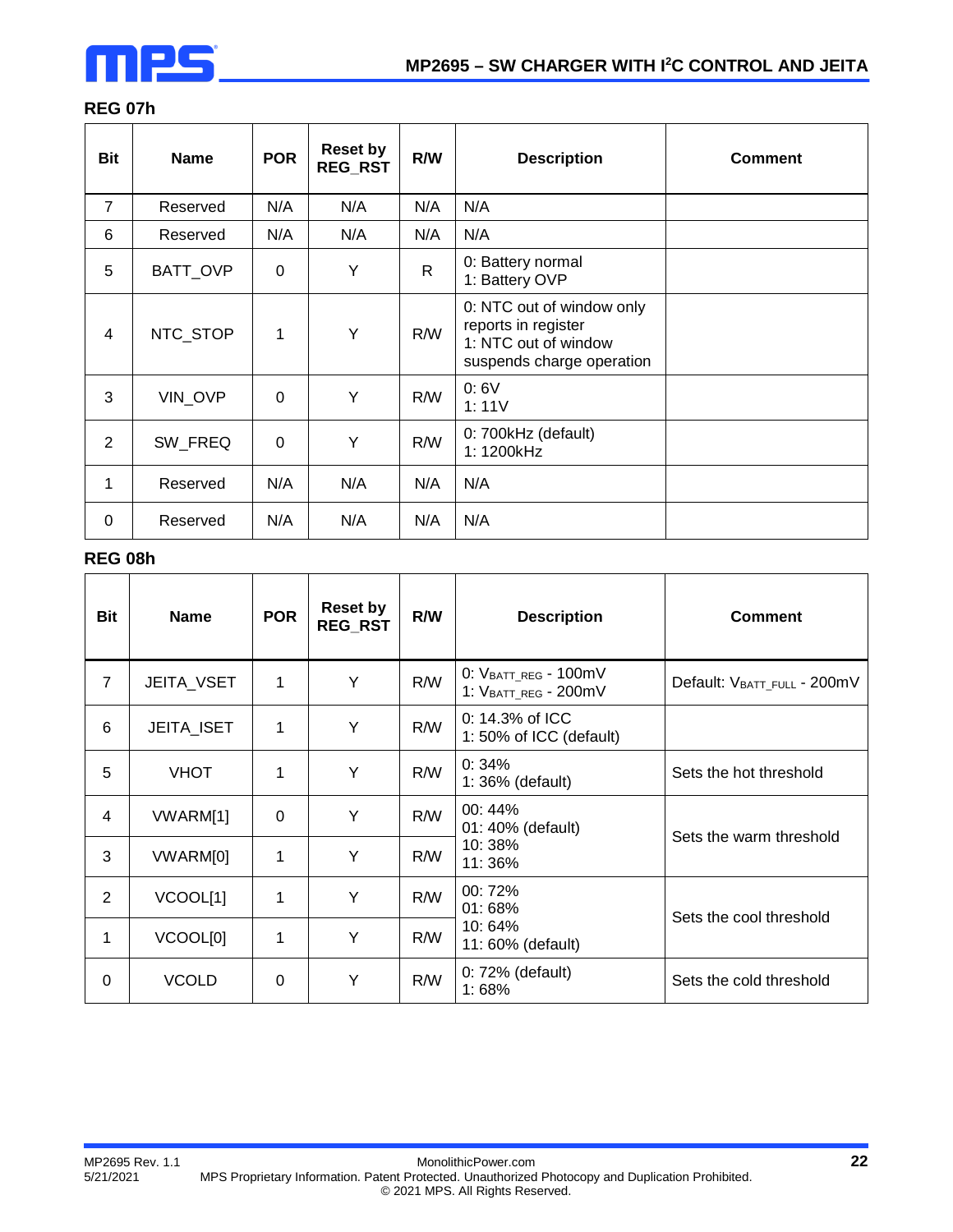

### **REG 0Ah** (8)

| <b>Bit</b>     | <b>Name</b> | <b>POR</b> | <b>Reset by</b><br><b>REG_RST</b> | R/W | <b>Description</b>             | <b>Comment</b>                |
|----------------|-------------|------------|-----------------------------------|-----|--------------------------------|-------------------------------|
| 7              | TMR         | 0          | N/A                               | N/A | 0: 20hrs (default)<br>1: 10hrs | Sets the timer duration       |
| 6              | Reserved    | N/A        | N/A                               | N/A | N/A                            |                               |
| 5              | Reserved    | N/A        | N/A                               | N/A | N/A                            |                               |
| 4              | Reserved    | N/A        | N/A                               | N/A | N/A                            |                               |
| 3              | <b>VPRE</b> | 0          | N/A                               | N/A | 0: 3V (default)<br>1:2.5V      | Sets the pre-charge threshold |
| $\overline{2}$ | Reserved    | N/A        | N/A                               | N/A | N/A                            |                               |
| 1              | Reserved    | N/A        | N/A                               | N/A | N/A                            |                               |
| 0              | Reserved    | N/A        | N/A                               | N/A | N/A                            |                               |

#### **Note:**

8) Register 0Ah is for OTP only and is not accessible to users.

### **OTP MAP**

| #    | Bit 7 | Bit 6 | Bit 5                    | Bit 4    | Bit 3   | Bit 2 | Bit 1 | Bit 0 |
|------|-------|-------|--------------------------|----------|---------|-------|-------|-------|
| 0x02 | N/A   |       | BATT REG (3.6V to 4.45V) |          | N/A     | N/A   | N/A   | N/A   |
| 0x07 | N/A   | N/A   | N/A                      | NTC STOP | VIN OVP | N/A   | N/A   | N/A   |
| 0x0A | TMR   | N/A   | N/A                      | N/A      | VPRE    | N/A   | N/A   | N/A   |

#### **OTP DEFAULT**

| <b>OTP</b> items | <b>Default</b>                                 |
|------------------|------------------------------------------------|
| BATT_REG[2:0]    | 4.2V                                           |
| NTC_STOP         | 1: NTC out of window suspends charge operation |
| VIN OVP          | 0: VIN OVP is 6V                               |
| TMR              | 0: Charge timer is 20hrs                       |
| VPRE             | 0: Pre-charge threshold is 3V                  |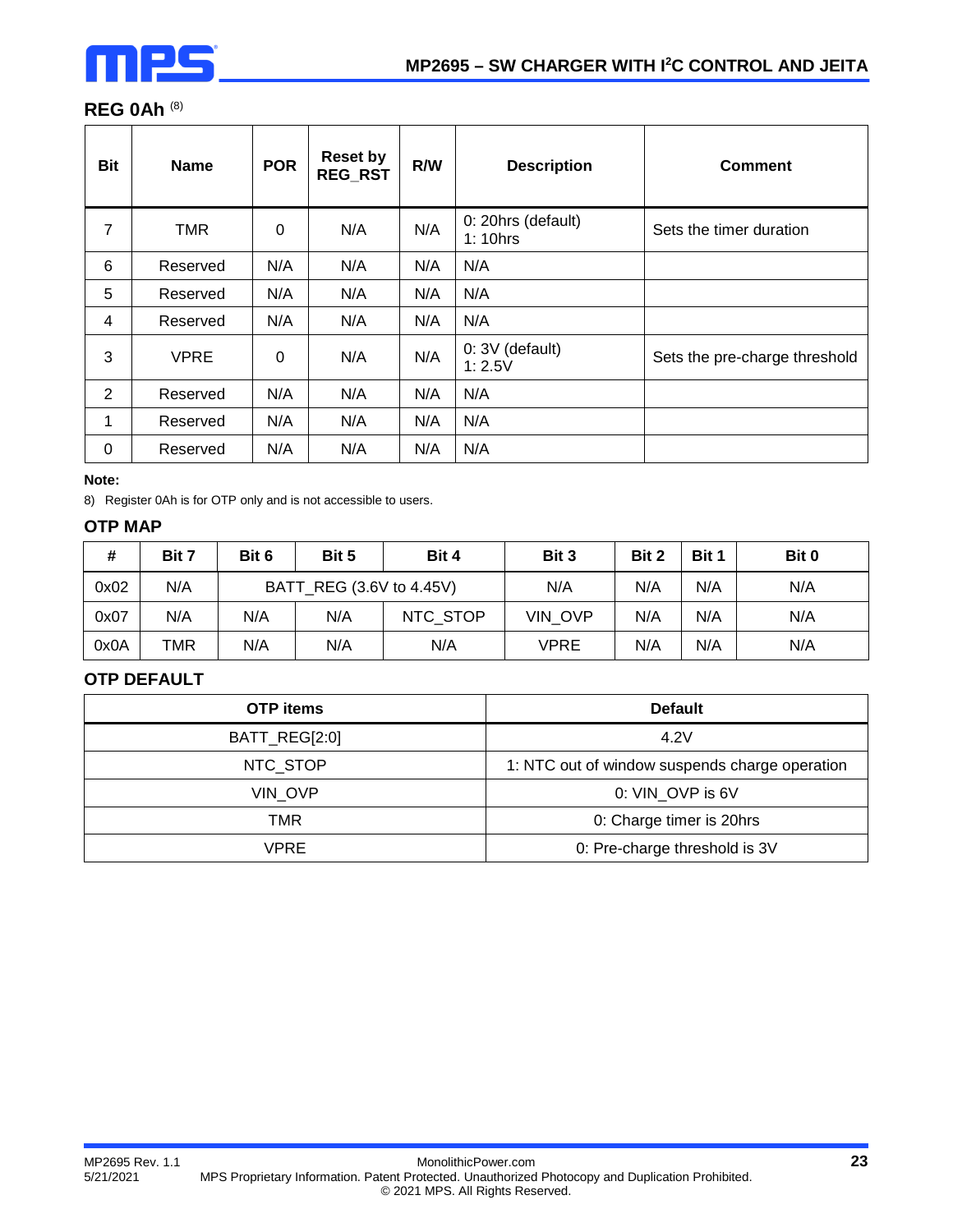

### **APPLICATION INFORMATION**

#### **NTC Function**

The JEITA profile is supported for the battery temperature management. For a given NTC thermistor, select an appropriate  $R_{T1}$  and  $R_{T2}$  to set the NTC window.  $R_{T1}$  can be calculated with Equation (4):

$$
R_{\text{t1}} = \frac{R_{\text{NTC\_HOT}} \times R_{\text{NTC\_COLD}} \times (V_{\text{COLD}} - V_{\text{HOT}})}{V_{\text{COLD}} \times V_{\text{HOT}} \times (R_{\text{NTC\_COLD}} - R_{\text{NTC\_HOT}})} \tag{4}
$$

 $R<sub>T2</sub>$  can be calculated with Equation (5):

$$
R_{\text{T2}} = \frac{R_{\text{NTC\_HOT}} \times R_{\text{NTC\_COLD}} \times (V_{\text{COLD}} - V_{\text{HOT}})}{V_{\text{HOT}} \times (1 - V_{\text{COLD}}) \times R_{\text{NTC\_COLD}} - V_{\text{COLD}} \times (1 - V_{\text{HOT}}) \times R_{\text{NTC\_HOT}}} \tag{5}
$$

Where  $R_{NTC_HOT}$  is the value of the NTC resistor at the upper bound of its operating temperature range, and  $R_{NTC\ COLD}$  is the value at its lower bound. V<sub>COLD</sub> is the hot temperature threshold percentage, which can be selected as 72% or  $68\%$ .  $V_{HOT}$  is the cold temperature threshold percentage, which can be selected as 34% or 36%.

The warm temperature threshold  $(V_{WARM})$  can be calculated with Equation (6):

$$
V_{\text{WARM}} = \frac{R_{\text{T2}} / R_{\text{NIC\_WARM}}}{R_{\text{T1}} + R_{\text{T2}} / R_{\text{NIC\_WARM}}}
$$
(6)

The cool temperature threshold  $(V_{\text{COOL}})$  can be calculated with Equation (7):

$$
V_{\text{cool}} = \frac{R_{\text{T2}} / R_{\text{NIC\_cool}}}{R_{\text{T1}} + R_{\text{T2}} / R_{\text{NIC\_cool}}} \tag{7}
$$

Choose the nearest warm/cool threshold in REG08h using the results from the calculations above.

If no external NTC is available, connect  $R_{T1}$  and  $R<sub>T2</sub>$  to keep the voltage on NTC within the valid NTC window (e.g.  $R_{T1} = R_{T2} = 10k\Omega$ ).

#### **Selecting the Inductor**

Inductor selection requires a tradeoff between cost, size, and efficiency. A lower inductance value means a smaller size, but results in higher current ripple, magnetic hysteretic losses, and output capacitances. A higher inductance value offers lower ripple current and smaller output filter capacitors, but results in higher inductor DC resistance (DCR) loss.

Table 2 shows the recommended values to choose the best inductor for the desired application.

| Table 2: Inductance Selection Guide |  |
|-------------------------------------|--|
|                                     |  |

| $RS1$ (m $\Omega$ ) | Max $I_{CC}$ (A) | /…µ` |
|---------------------|------------------|------|
| 10                  | 3.6              |      |
| 20                  | 1.8              | 22   |
|                     | 12               | 3.3  |
|                     | ገ 72             |      |

Choose an inductor that does not saturate under the worst-case load condition.

#### **Selecting the PMID Capacitor (CPMID)**

Select the PMID capacitor (C<sub>PMID</sub>) based on the demand of the PMID current ripple.

In charge mode,  $C_{PMID}$  acts as the input capacitor of the buck converter. The input current ripple  $(I<sub>RMS_MAX</sub>)$  can be calculated with Equation (8):

$$
I_{RMS\_MAX} = I_{CC\_MAX} \times \frac{\sqrt{V_{BAT} \times (V_{IN} - V_{BAT})}}{V_{IN}}
$$
 (8)

Select the PMID capacitors based on the ripple current temperature rise not exceeding 10°C. For best results, use ceramic capacitors with X5R dielectrics, low ESR, and small temperature coefficients.

#### **Compensating in the Current-Sense Resistor**

The soldering tin has resistance. For a 10mΩ resistor soldered on the PCB, the total resistance between resistor pads is about 11mΩ to 12mΩ.

One effective compensation method is to apply a resistor divider for the CSP/BATT pins (see Figure 14).



**Figure 14: Current-Sense Compensation**

After the PCB is assembled, apply a 2A DC current source between SW and BATT. Measure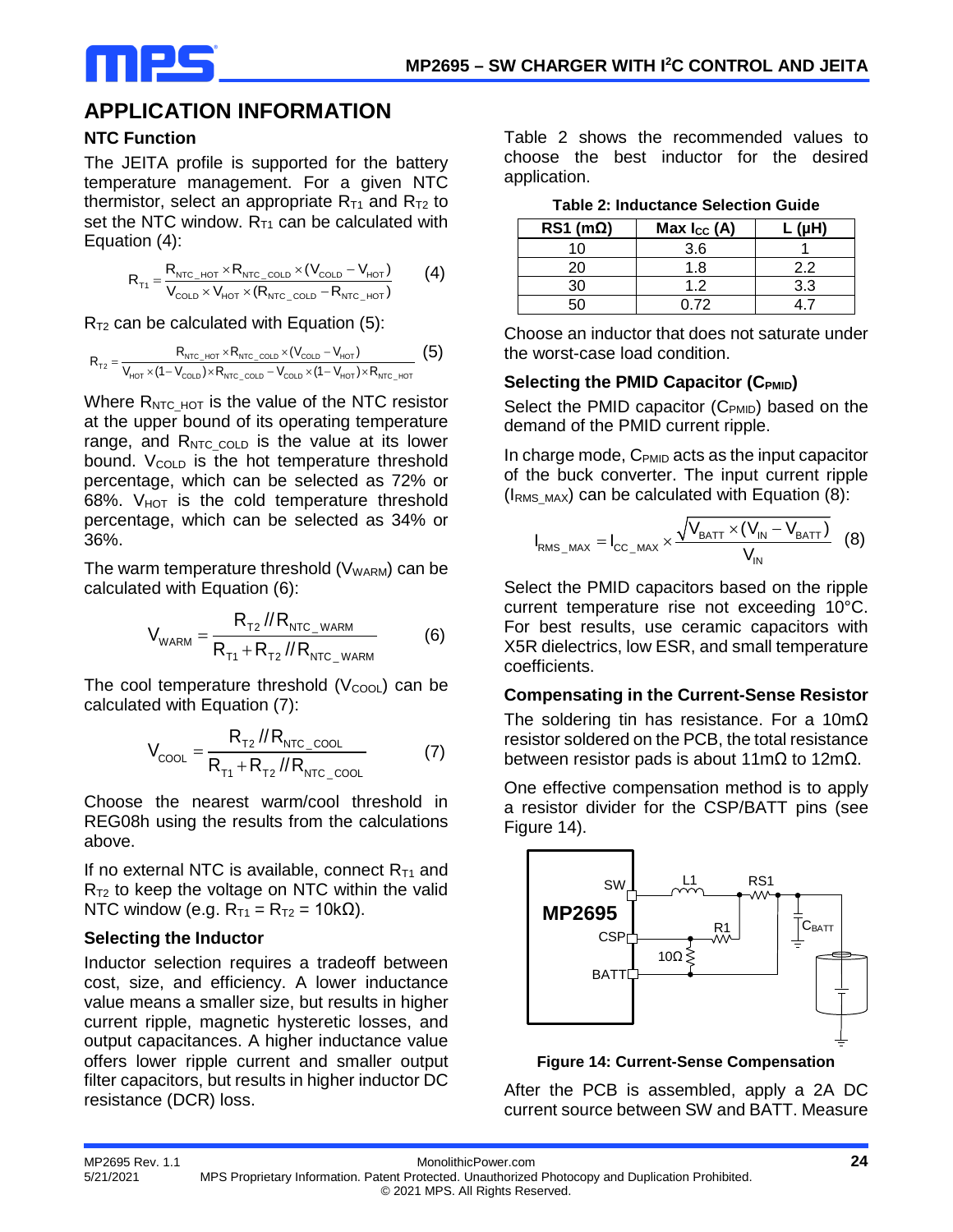

the voltage drop across the current-sense resistor on its PCB pads, which is  $V_{CS}$ . Then R1 can then be calculated with Equation (9):

$$
R1 = \frac{V_{CS} - 2 \times RS1}{2 \times RS1} \times 10\Omega
$$
 (9)

#### **PCB Layout Guidelines**

Efficient PCB layout is critical to meet specified noise, efficiency, and stability requirements. For the best performance, follow the guidelines below:

- 1. Place the PMID capacitor as close as possible to PMID and PGND.
- 2. Keep the PMID capacitor's return trace to the IC's PMID and PGND pins as short as possible.
- 3. Connect AGND to the ground of the PMID capacitor.
- 4. Keep the switching node short.
- 5. Connect the power pads for VIN, PMID, and PGND to as many coppers planes on the board as possible to improve thermal performance by conducting heat to the PCB.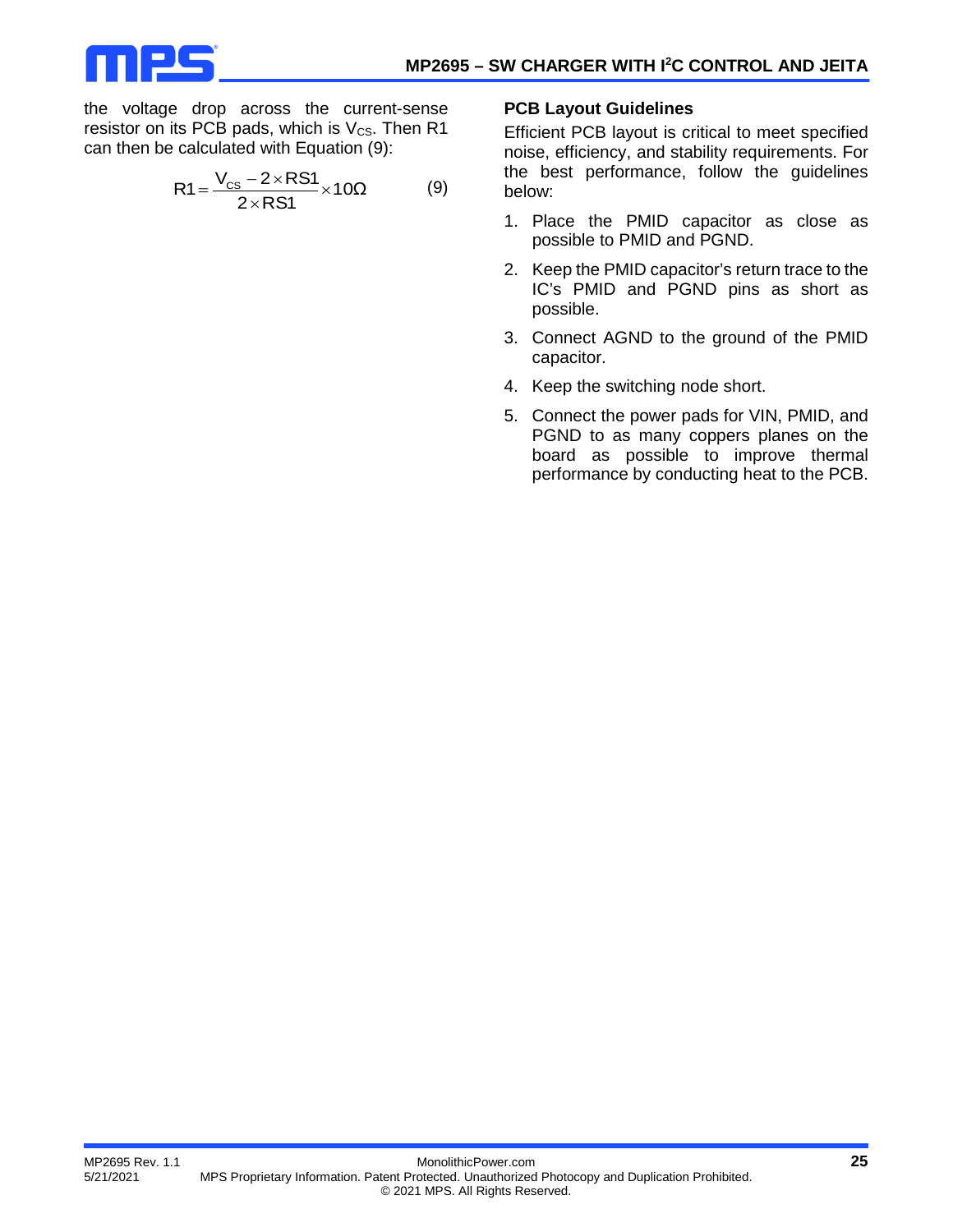

## **TYPICAL APPLICATION CIRCUIT**



|  | <b>Figure 15: Typical Application Circuit for Power Bank</b> |  |  |
|--|--------------------------------------------------------------|--|--|
|  |                                                              |  |  |

| Qty | <b>Ref</b>                  | Value               | <b>Description</b>                  | Package    | <b>Manufacturer</b> |
|-----|-----------------------------|---------------------|-------------------------------------|------------|---------------------|
|     | $C_{IN}$                    | $1\mu F$            | Ceramic capacitor, 16V, X5R or X7R  | 0603       | Any                 |
|     | Смір                        | $10\mu F$           | Ceramic capacitor, 16V, X5R or X7R  | 0805       | Any                 |
|     | C <sub>BATT</sub>           | $22\mu F$           | Ceramic capacitor, 10V, X5R or X7R  | 0805       | Anv                 |
|     | $C$ <sub>VCC</sub>          | $2.2 \mu F$         | Ceramic capacitor, 6.3V, X5R or X7R | 0603       | Any                 |
|     | $\mathsf{C}_{\mathsf{BST}}$ | 470 <sub>n</sub> F  | Ceramic capacitor, 16V, X5R or X7R  | 0603       | Any                 |
|     | L1                          | 1 <sub>µ</sub> H    | Inductor, 1µH, low DCR              | <b>SMD</b> | Any                 |
|     | RS <sub>1</sub>             | $10 \text{m}\Omega$ | Film resistor, 1%                   | 1206       | Any                 |

**Table 3: Key BOM of Figure 15**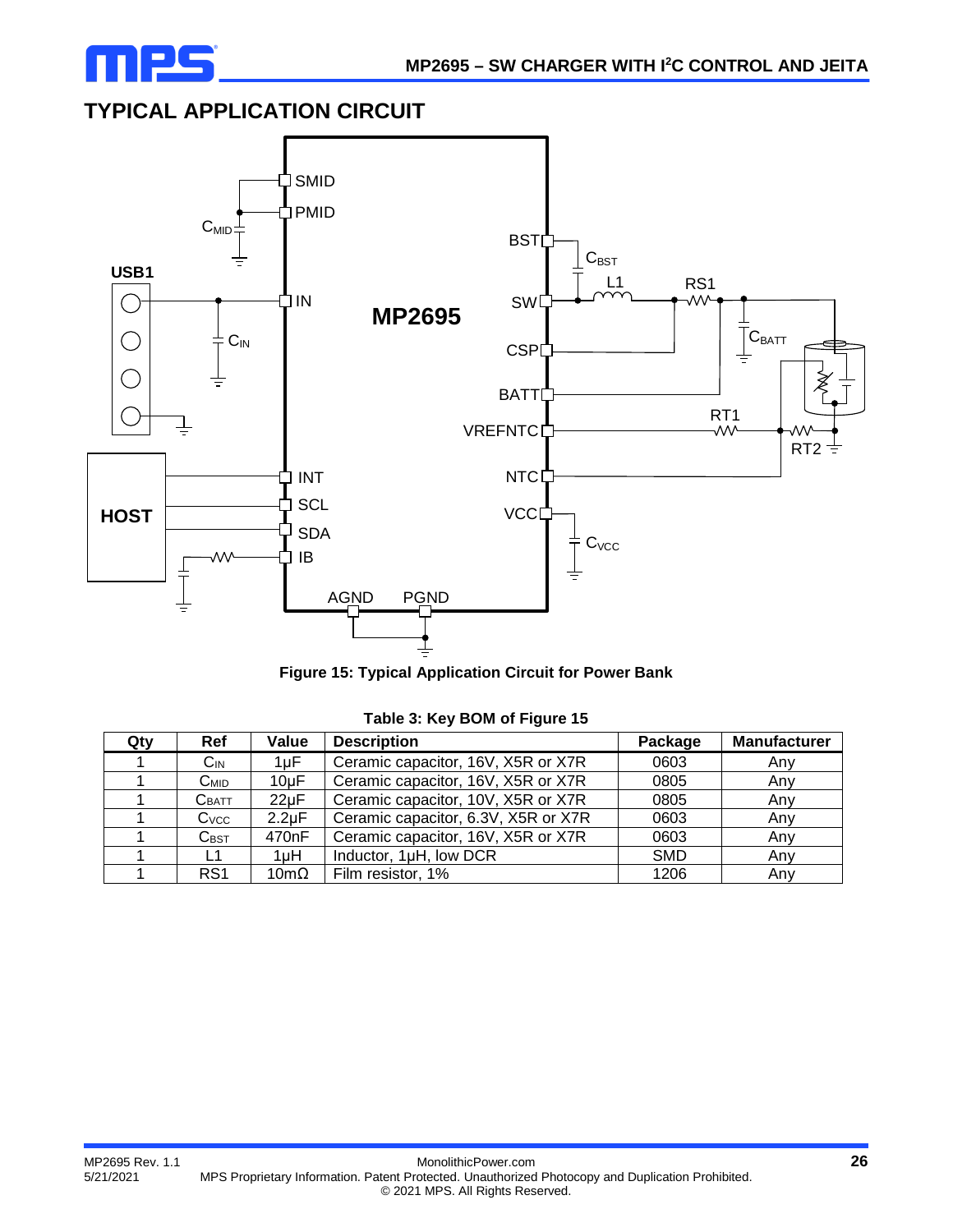

## **PACKAGE INFORMATION**

**QFN-21 (3mmx3mm)**





**TOP VIEW** 





**SIDE VIEW** 



**RECOMMENDED LAND PATTERN** 

#### **NOTE:**

1) ALL DIMENSIONS ARE IN MILLIMETERS. 2) LEAD COPLANARITY SHALL BE 0.08 MILLIMETERS MAX. 3) JEDEC REFERENCE IS MO-220.

4) DRAWING IS NOT TO SCALE.